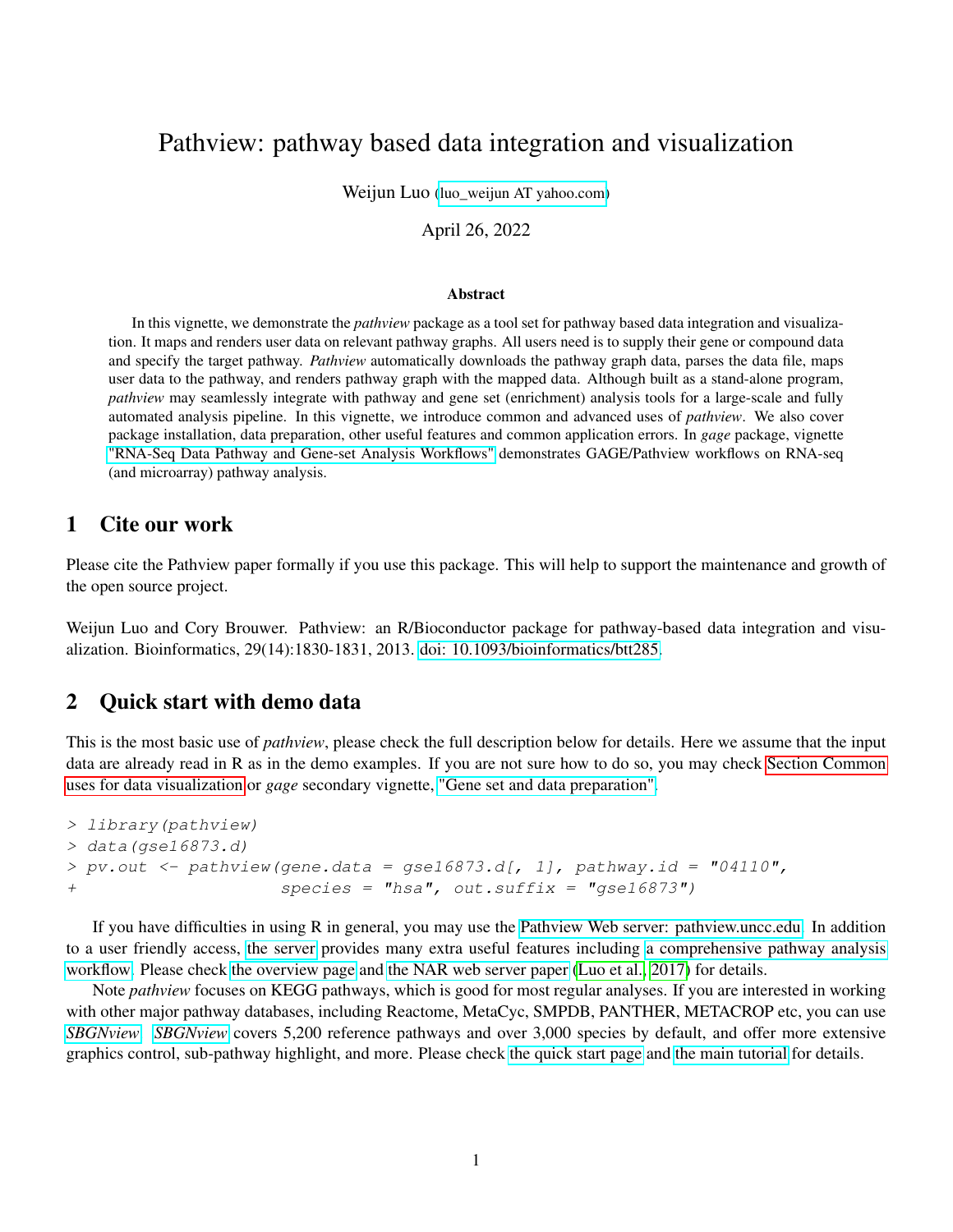### 3 New features

*Pathview* ( $> 1.5.4$ ) provides paths.hsa data, the full list of human pathway ID/names from KEGG, as to help user specify target pathway IDs when calling pathview. Please check [Section Common uses](#page-3-0) for details.

*Pathview* ( $\geq 1.5.4$ ) adjust the definitions of 7 arguments for pathview function: discrete, limit, bins, both.dirs, trans.fun, low, mid, high. These arguments now accept 1- or 2-element vectors beside of 2-element lists. For example, limit=1 is equivalent to limit=list(gene=1, cpd=1), and bins=c(3, 10) is equivalent to bins=list(gene=3, cpd=10) etc. This would makes pathview easier to use.

*Pathview* ( $> 1.1.6$ ) can plot/integrate/compare multiple states or samples in the same graph [\(Subsection 8.2\)](#page-12-0).

*Pathview* ( $> 1.2.4$ ) work with all KEGG species (about 4800) plus KEGG Orthology (with species="ko") [\(Sub](#page-18-0)[section 8.5\)](#page-18-0).

## 4 Overview

*Pathview* [\(Luo and Brouwer, 2013\)](#page-22-0) is a stand-alone software package for pathway based data integration and visualization. This package can be divided into four functional modules: the Downloader, Parser, Mapper and Viewer. Mostly importantly, *pathview* maps and renders user data on relevant pathway graphs.

*Pathview* generates both native KEGG view (like [Figure 1](#page-5-0) in PNG format) and Graphviz view (like [Figure 2](#page-6-0) in PDF format) for pathways [\(Section 7\)](#page-3-0). KEGG view keeps all the meta-data on pathways, spacial and temporal information, tissue/cell types, inputs, outputs and connections. This is important for human reading and interpretation of pathway biology. Graphviz view provides better control of node and edge attributes, better view of pathway topology, better understanding of the pathway analysis statistics. Currently only KEGG pathways are implemented. Hopefully, pathways from Reactome, NCI and other databases will be supported in the future. Notice that KEGG requires subscription for FTP access since May 2011. However, *Pathview* downloads individual pathway graphs and data files through API or HTTP access, which is freely available (for academic and non-commerical uses). *Pathview* uses *KEGGgraph* [\(Zhang and](#page-23-1) [Wiemann, 2009\)](#page-23-1) when parsing KEGG xml data files.

*Pathview* provides strong support for data integration [\(Section 8\)](#page-10-0). It works with: 1) essentially all types of biological data mappable to pathways, 2) over 10 types of gene or protein IDs, and 20 types of compound or metabolite IDs, 3) pathways for about 4800 species as well as KEGG orthology, 4) varoius data attributes and formats, i.e. continuous/discrete data, matrices/vectors, single/multiple samples etc.

*Pathview* is open source, fully automated and error-resistant. Therefore, it seamlessly integrates with pathway or gene set (enrichment) analysis tools. In [Section 9,](#page-21-0) we will show an integrated analysis using *pathview* with anothr the Bioconductor *gage* package [\(Luo et al., 2009\)](#page-22-1), available from the [Bioconductor website.](www.bioconductor.org/packages/release/bioc/html/gage.html)

Note that although we use microarray data as example gene data in this vignette, Pathview is equally applicable to RNA-Seq data and other types of gene/protein centered high throughput data. The secondary vignette in *gage* package, ["RNA-Seq Data Pathway and Gene-set Analysis Workflows",](http://bioconductor.org/packages/release/bioc/vignettes/gage/inst/doc/RNA-seqWorkflow.pdf) demonstrates such applications.

This vignette is written by assuming the user has minimal R/Bioconductor knowledge. Some descriptions and code chunks cover very basic usage of R. The more experienced users may simply omit these parts.

### 5 Installation

Assume R and Bioconductor have been correctly installed and accessible under current directory. Otherwise, please contact your system admin or follow the instructions on [R website](http://www.r-project.org/) and [Bioconductor website.](http://www.bioconductor.org/install/) Here I would strongly recommend users to install or upgrade to the latest verison of R  $(3.0.2+)$ /Bioconductor  $(2.14+)$  for simpler installation and better use of *Pathview*. You may need to update your biocLite too if you upgrade R/Biocondutor under Windows.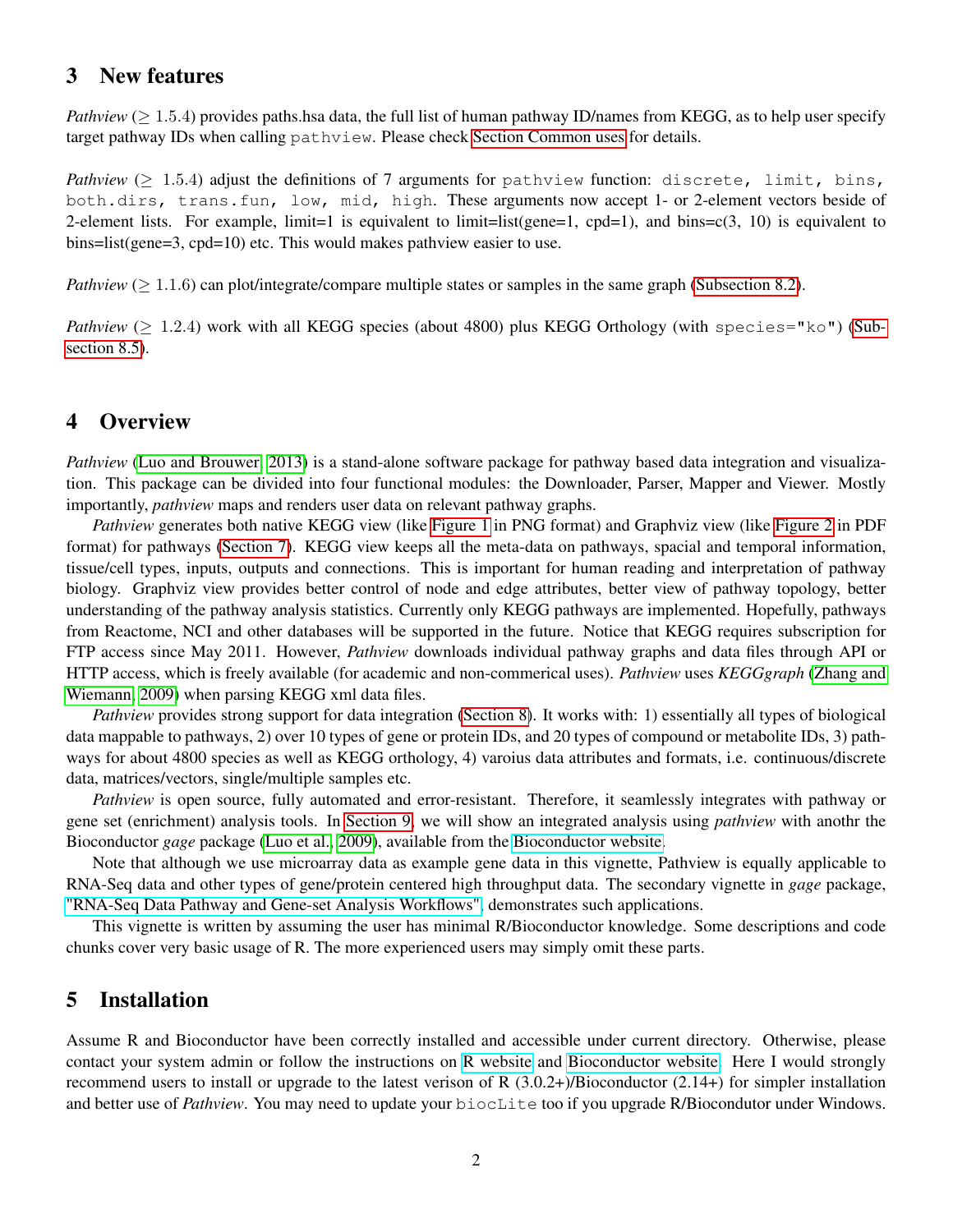Start R: from Linux/Unix command line, type R (Enter); for Mac or Windows GUI, double click the R application icon to enter R console.

End R: type in  $q()$  when you are finished with the analysis using R, but not now. Two options:

Simple way: install with Bioconductor installation script biocLite directly (this included all dependencies automatically too):

```
> source("http://bioconductor.org/biocLite.R")
> biocLite("pathview")
```
Or a bit more complexer: install through R-forge or manually, but require dependence packages to be installed using Bioconductor first:

```
> source("http://bioconductor.org/biocLite.R")
```
> biocLite(c("Rgraphviz", "png", "KEGGgraph", "org.Hs.eg.db"))

Then install *pathview* through R-forge.

```
> install.packages("pathview",repos="http://R-Forge.R-project.org")
```
Or install manually: download *pathview* package (from R-forge or Bioconductor, make sure with proper version number and zip format) and save to /your/local/directory/.

```
> install.packages("/your/local/directory/pathview_1.0.0.tar.gz",
+ repos = NULL, type = "source")
```
Note that there might be problems when installing *Rgraphviz* or *XML* (*KEGGgraph* dependency) package with outdated R/Biocondutor. *Rgraphviz* installation is a bit complicate with R 2.5 (Biocondutor 2.10) or earlier versions. Please check this [Readme file](http://pathview.r-forge.r-project.org/Rgraphviz.README) on *Rgraphviz*. On Windows systems,*XML* frequently needs to be installed manually. Its windows binary can be downloaded from [CRAN](http://cran.r-project.org/web/packages/XML/index.html) and then:

> install.packages("/your/local/directory/XML\_3.95-0.2.zip", repos = NULL)

## 6 Get Started

Under R, first we load the *pathview* package:

```
> library(pathview)
```
To see a brief overview of the package:

> library(help=pathview)

To get help on any function (say the main function,  $pathview$ ), use the help command in either one of the following two forms:

```
> help(pathview)
> ?pathview
```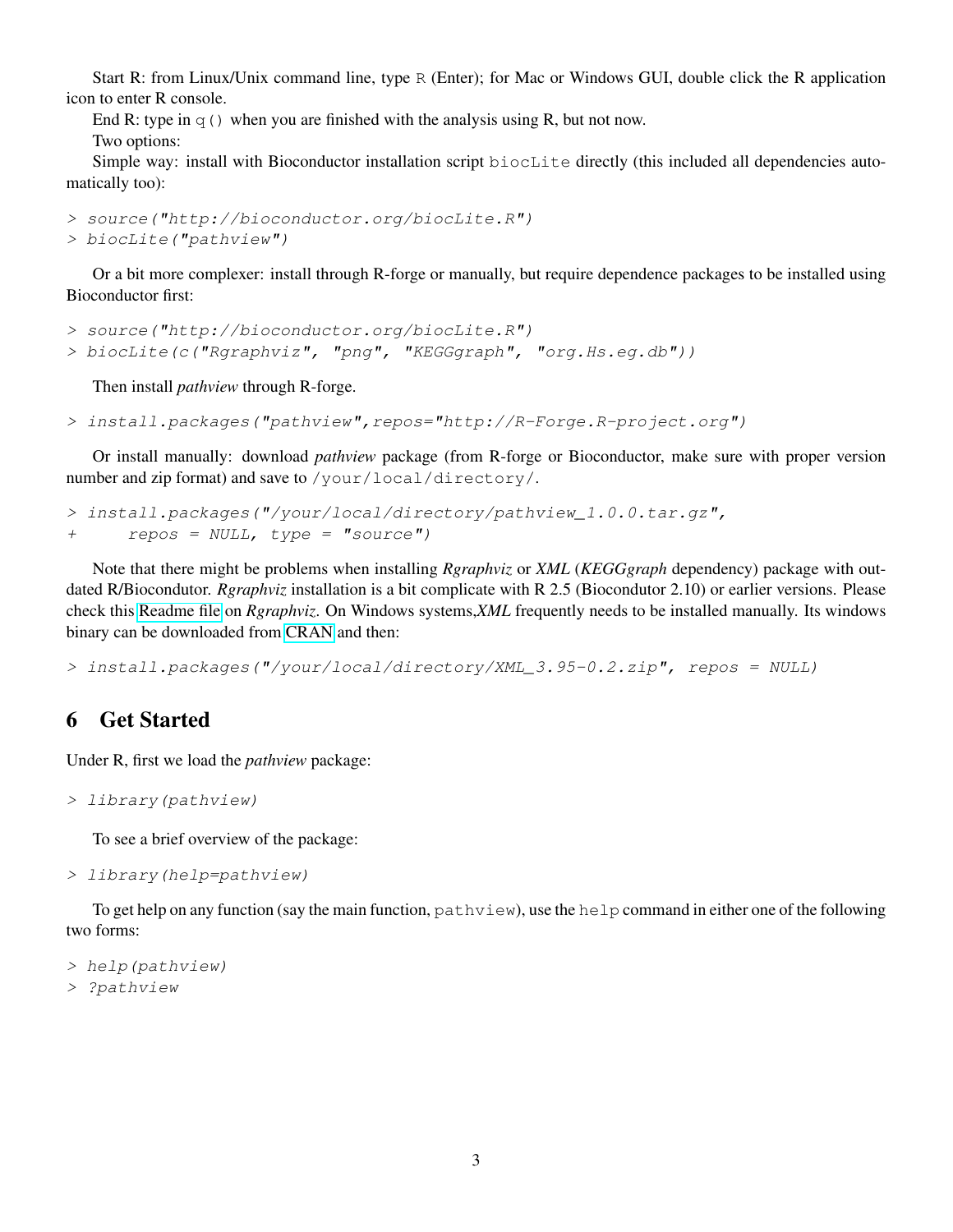#### <span id="page-3-0"></span>7 Common uses for data visualization

*Pathview* is primarily used for visualizing data on pathway graphs. *pathview* generates both native KEGG view (like [Figure 1\)](#page-5-0) and Graphviz view (like [Figure 2\)](#page-6-0). The former render user data on native KEGG pathway graphs, hence is natural and more readable for human. The latter layouts pathway graph using Graphviz engine, hence provides better control of node or edge attributes and pathway topology.

We load and look at the demo microarray data first. This is a breast cancer dataset. Here we would like to view the pair-wise gene expression changes between DCIS (disease) and HN (control) samples. Note that the microarray data are log2 transformed. Hence expression changes are log2 ratios.

> data(gse16873.d)

Here we assume that the input data are already read in R. If not, you may use R functions read.delim, read.table etc to read in your data. For example, you may read in a truncated version of gse16873 and process it as below.

```
> filename=system.file("extdata/gse16873.demo", package = "pathview")
> gse16873=read.delim(filename, row.names=1)
> gse16873.d=gse16873[,2*(1:6)]-gse16873[,2*(1:6)-1]
```
We also load the demo pathway related data, which includes 3 pathway ids and related plotting parameters.

```
> data(demo.paths)
```
We may also check the full list of KEGG pathway ID/names if needed. We provide human pathway IDs (in the form of hsa+5 digits) mapping to pathway names. It is almost the same for other species, excpet for the 3 or 4 letter species code. Please check [Subsection 8.5](#page-18-0) for KEGG species code.

```
> data(paths.hsa)
> head(paths.hsa,3)
                   hsa00010 hsa00020
"Glycolysis / Gluconeogenesis" "Citrate cycle (TCA cycle)"
                   hsa00030
  "Pentose phosphate pathway"
```
First, we view the exprssion changes of a single sample (pair) on a typical signaling pathway, "Cell Cycle", by specifying the gene.data and pathway.id [\(Figure 1a\)](#page-5-0). The microarray was done on human tissue, hence species = "hsa". Note that such native KEGG view was outupt as a raster image in a PNG file in your working directory.

```
> i < -1> pv.out <- pathview(gene.data = gse16873.d[, 1], pathway.id = demo.paths$sel.paths[i],
+ species = "hsa", out.suffix = "gse16873", kegg.native = T)
> list.files(pattern="hsa04110", full.names=T)
[1] "./hsa04110.gse16873.png" "./hsa04110.png"
[3] "./hsa04110.xml"
> str(pv.out)
List of 2
$ plot.data.gene:'data.frame': 92 obs. of 10 variables:
  ..$ kegg.names: chr [1:92] "1029" "51343" "4171" "4998" ...
  ..$ labels : chr [1:92] "CDKN2A" "FZR1" "MCM2" "ORC1" ...
  ..$ all.mapped: chr [1:92] "1029" "51343" "4171,4172,4173,4174,4175,4176" "4998,4999,
```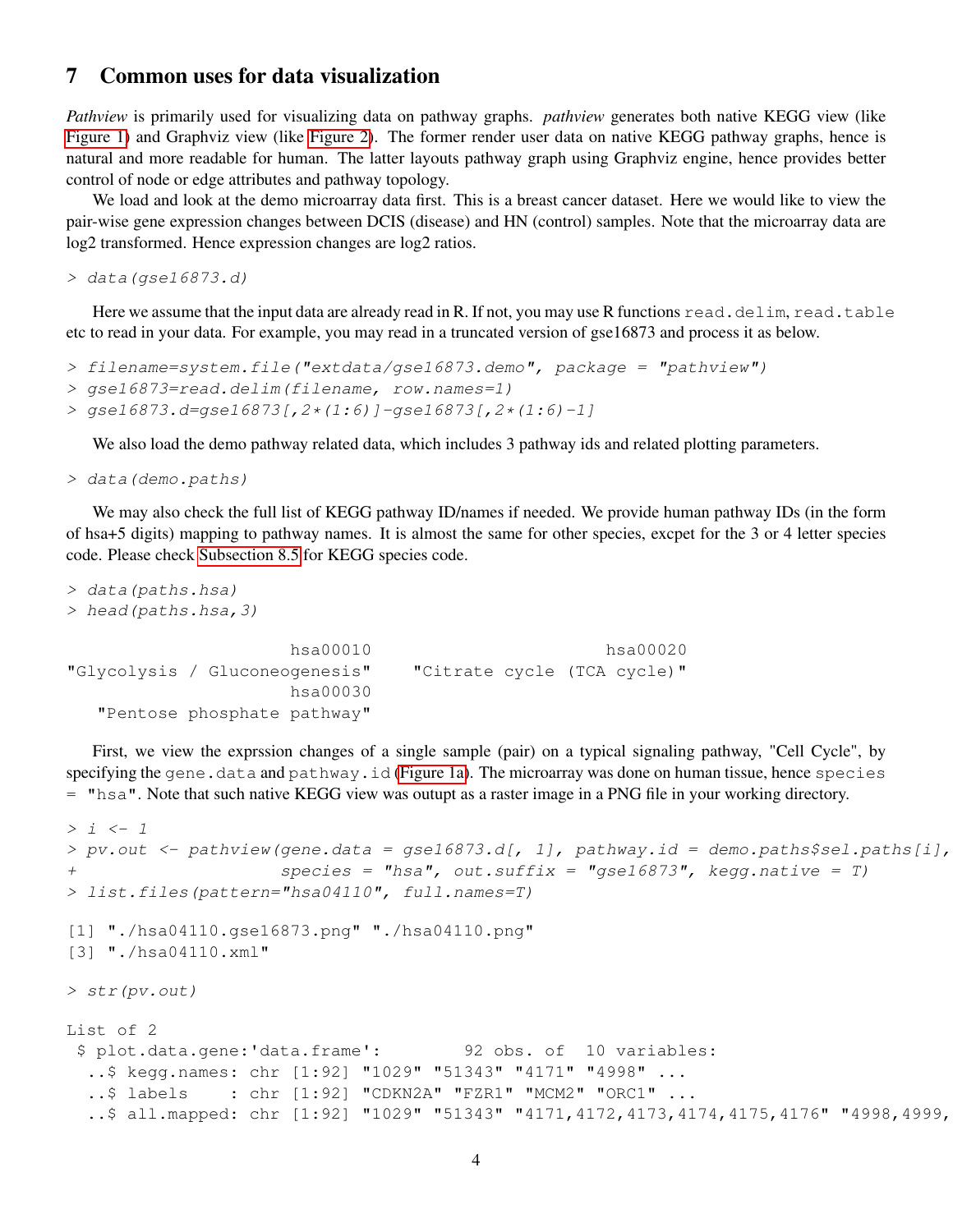```
..$ type : chr [1:92] "gene" "gene" "gene" "gene" ...
 \ldots$ x : num [1:92] 532 919 553 494 919 919 188 432 123 77 \ldots..$ y : num [1:92] 124 536 556 556 297 519 519 191 704 687 ...
 ..$ width : num [1:92] 46 46 46 46 46 46 46 46 46 46 ...
 ..$ height : num [1:92] 17 17 17 17 17 17 17 17 17 17 ...
 ..$ mol.data : num [1:92] 0.129 -0.404 -0.42 0.986 0.936 ...
 ..$ mol.col : chr [1:92] "#BEBEBE" "#5FDF5F" "#5FDF5F" "#FF0000" ...
$ plot.data.cpd : NULL
> head(pv.out$plot.data.gene)
 kegg.names labels all.mapped type x y
4 1029 CDKN2A 1029 gene 532 124
5 51343 FZR1 51343 gene 919 536
6 4171 MCM2 4171,4172,4173,4174,4175,4176 gene 553 556
7 4998 ORC1 4998,4999,5000,5001,23594,23595 gene 494 556
8 996 CDC27 996,8697,8881,10393,25847,25906,29882,51433 gene 919 297
9 996 CDC27 996,8697,8881,10393,25847,25906,29882,51433 gene 919 519
 width height mol.data mol.col
4 46 17 0.1291987 #BEBEBE
5 46 17 -0.4043256 #5FDF5F
6 46 17 -0.4202181 #5FDF5F
7 46 17 0.9864873 #FF0000
8 46 17 0.9363018 #FF0000
9 46 17 0.9363018 #FF0000
```
Graph from the first example above has a single layer. Node colors were modified on the original graph layer, and original KEGG node labels (node names) were kept intact. This way the output file size is as small as the original KEGG PNG file, but the computing time is relative long. If we want a fast view and do not mind doubling the output file size, we may do a two-layer graph with same.layer =  $F$  [\(Figure 1b\)](#page-5-0). This way node colors and labels are added on an extra layer above the original KEGG graph. Notice that the original KEGG gene labels (or EC numbers) were replaced by official gene symbols.

```
> pv.out < -pathview(qene.data = ges16873.d[, 1], pathway.id = demo.paths$sel.paths[i],+ species = "hsa", out.suffix = "gse16873.2layer", kegg.native = T,
+ same.layer = F)
```
In the above two examples, we view the data on native KEGG pathway graph. This view we get all notes and metadata on the KEGG graphs, hence the data is more readable and interpretable. However, the output graph is a raster image in PNG format. We may also view the data with a *de novo* pathway graph layout using Graphviz engine [\(Figure 2\)](#page-6-0). The graph has the same set of nodes and edges, but with a different layout. We get more controls over the nodes and edge attributes and look. Importantly, the graph is a vector image in PDF format in your working directory.

```
> pv.out < -pathview(gene.data = gse16873.d[, 1], pathway.id = demo.paths$sel.path[1],+ species = "hsa", out.suffix = "gse16873", kegg.native = F,
+ sign.pos = demo.paths$spos[i])
> #pv.out remains the same
> dim(pv.out$plot.data.gene)
[1] 92 10
```

```
> head(pv.out$plot.data.gene)
```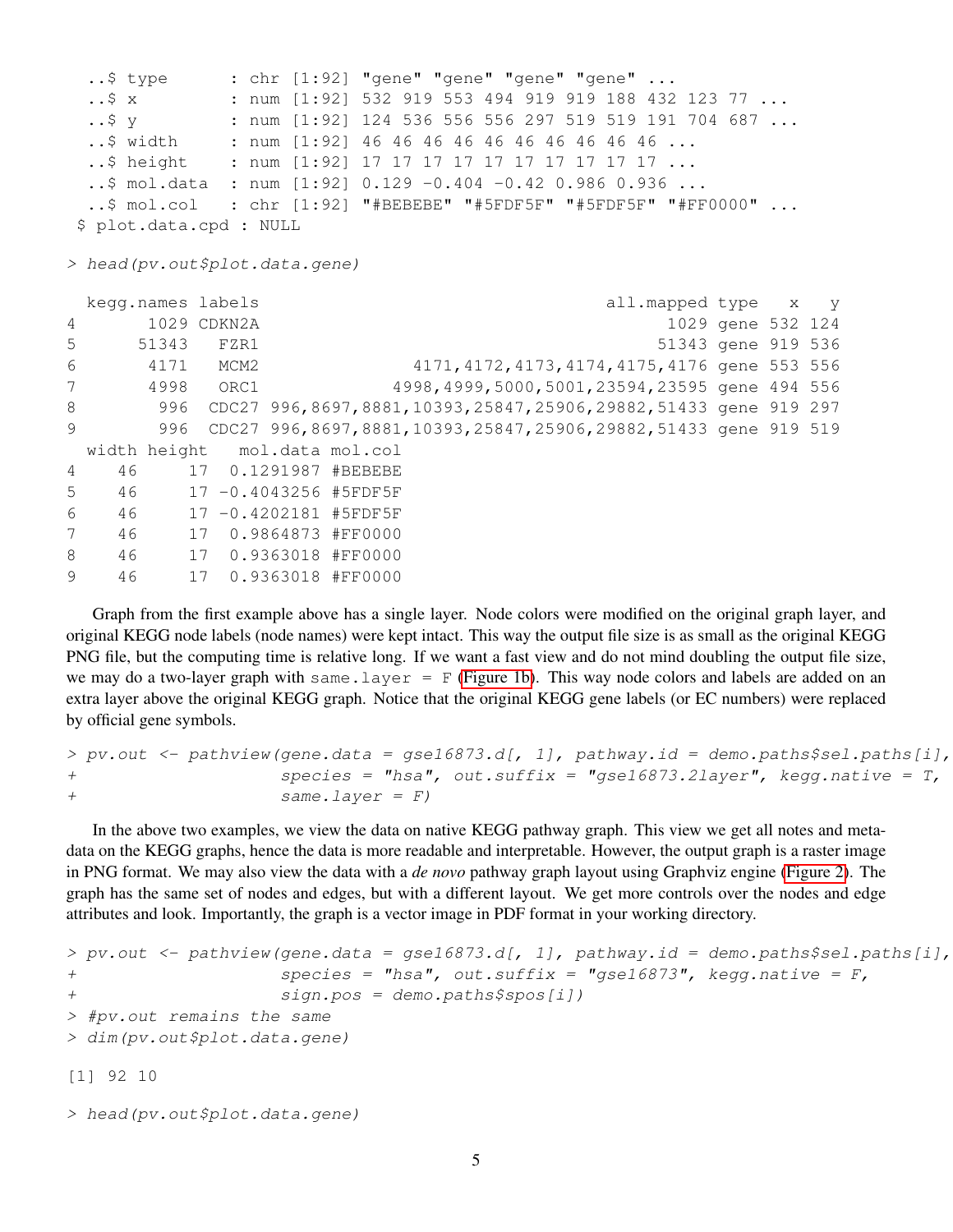<span id="page-5-0"></span>

(a)



Figure 1: Example native KEGG view on gene data with the (a) default settings; or (b) same.layer=F.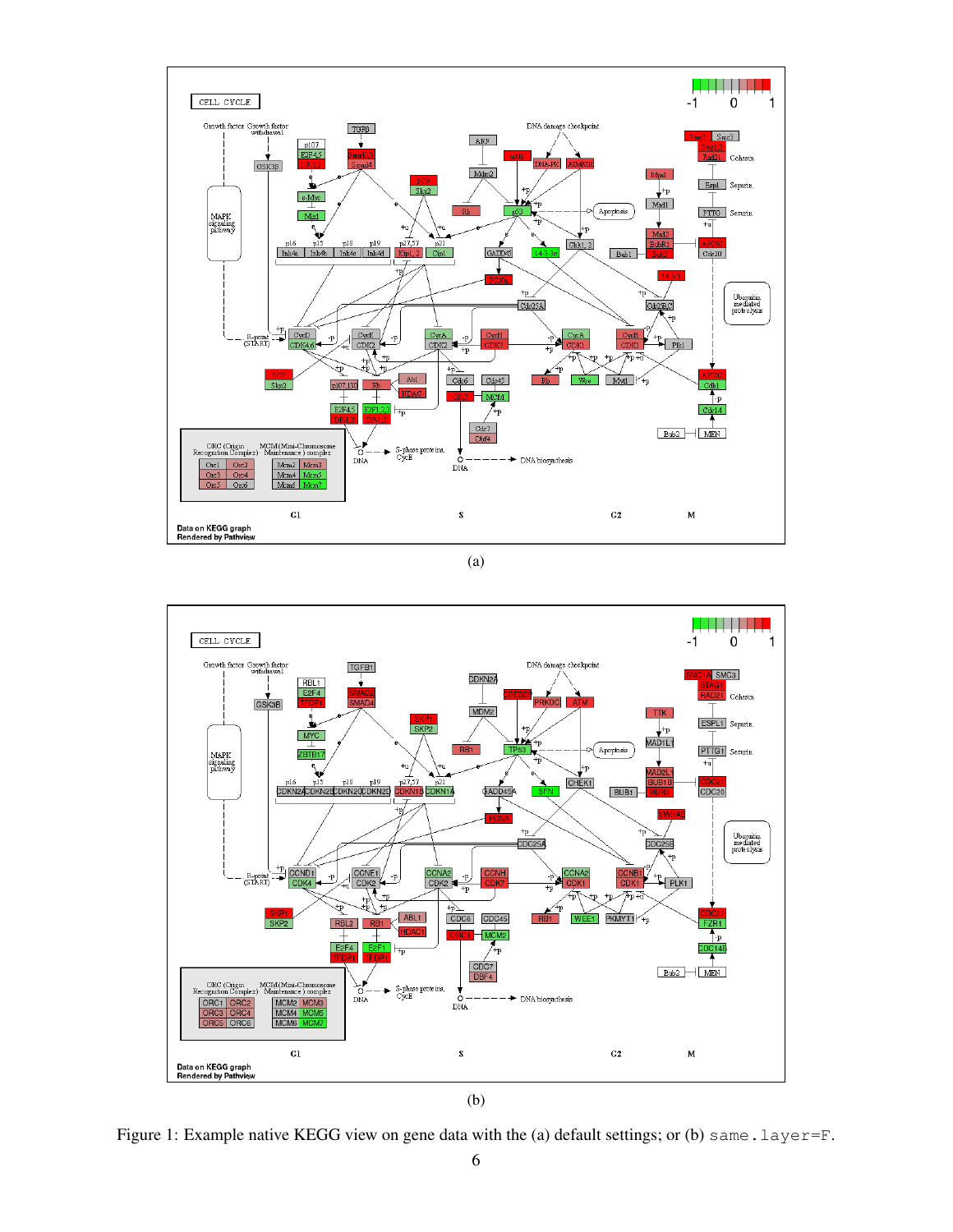<span id="page-6-0"></span>

Figure 2: Example Graphviz view on gene data with default settings. Note that legend is put on the same page as main graph.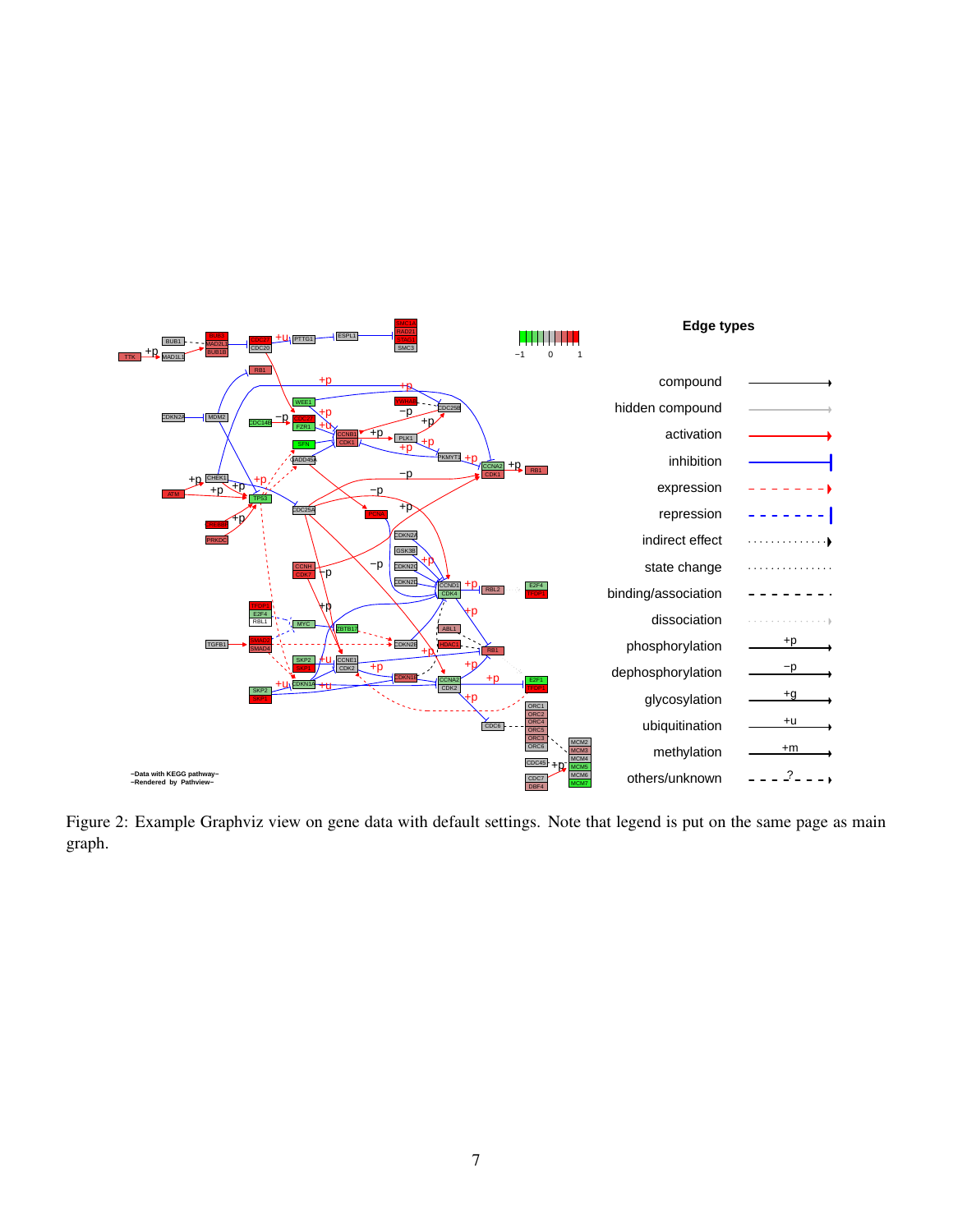|   | kegg.names labels             |     |             |                                                                |  |  | all.mapped type x y                             |                   |  |
|---|-------------------------------|-----|-------------|----------------------------------------------------------------|--|--|-------------------------------------------------|-------------------|--|
| 4 |                               |     | 1029 CDKN2A |                                                                |  |  |                                                 | 1029 gene 532 124 |  |
| 5 | 51343                         |     | FZR1        |                                                                |  |  | 51343 gene 919 536                              |                   |  |
| 6 | 4171                          |     | MCM2        |                                                                |  |  | 4171, 4172, 4173, 4174, 4175, 4176 gene 553 556 |                   |  |
| 7 | 4998                          |     | ORC1        |                                                                |  |  | 4998,4999,5000,5001,23594,23595 gene 494 556    |                   |  |
| 8 |                               | 996 |             | CDC27 996,8697,8881,10393,25847,25906,29882,51433 gene 919 297 |  |  |                                                 |                   |  |
| 9 |                               | 996 |             | CDC27 996,8697,8881,10393,25847,25906,29882,51433 gene 919 519 |  |  |                                                 |                   |  |
|   | width height mol.data mol.col |     |             |                                                                |  |  |                                                 |                   |  |
| 4 | 46                            |     |             | 17 0.1291987 #BEBEBE                                           |  |  |                                                 |                   |  |
| 5 | 46                            |     |             | 17 -0.4043256 #5FDF5F                                          |  |  |                                                 |                   |  |
| 6 | 46                            |     |             | 17 -0.4202181 #5FDF5F                                          |  |  |                                                 |                   |  |
| 7 | 46                            | 17  |             | 0.9864873 #FF0000                                              |  |  |                                                 |                   |  |
| 8 | 46                            | 17  |             | 0.9363018 #FF0000                                              |  |  |                                                 |                   |  |
| 9 | 46                            | 17  |             | 0.9363018 #FF0000                                              |  |  |                                                 |                   |  |

In the example above, both main graph and legend were put in one layer (or page). We just list KEGG edge types and ignore node types in legend as to save space. If we want the complete legend, we can do a Graphviz view with two layers [\(Figure 3\)](#page-8-0): page 1 is the main graph, page 2 is the legend. Note that for Graphviz view (PDF file), the concept of "layer" is slightly different from native KEGG view (PNG file). In both cases, we set argument same. layer=F for two-layer graph.

```
> pv.out <- pathview(gene.data = gse16873.d[, 1], pathway.id = demo.paths$sel.paths[i],
+ species = "hsa", out.suffix = "gse16873.2layer", kegg.native = F,
+ sign.pos = demo.paths$spos[i], same.layer = F)
```
In Graphviz view, we have more control over the graph layout. We may split the node groups into individual detached nodes [\(Figure 4a\)](#page-9-0). We may even expand the multiple-gene nodes into individual genes [\(Figure 4b\)](#page-9-0). The split nodes or expanded genes may inherit the edges from the unsplit group or unexpanded nodes. This way we tend to get a gene/protein-gene/protein interaction network. And we may better view the network characteristics (modularity etc) and gene-wise (instead of node-wise) data. Note in native KEGG view, a gene node may represent multiple genes/proteins with similar or redundant functional role. The number of member genes range from 1 up to several tens. They are intentionally put together as a single node on pathway graphs for better clarity and readability. Therefore, we do not split node and mark each member genes separately by default. But rather we visualize the node-wise data by summarize gene-wise data, users may specify the summarization method using node. sum arguement.

```
> pv.out <- pathview(gene.data = gse16873.d[, 1], pathway.id = demo.paths$sel.paths[i],
+ species = "hsa", out.suffix = "gse16873.split", kegg.native = F,
+ sign.pos = demo.paths$spos[i], split.group = T)
> dim(pv.out$plot.data.gene)
[1] 92 10
```
> head(pv.out\$plot.data.gene)

|   | kegg.names labels |             | all.mapped type x y                                            |                   |  |
|---|-------------------|-------------|----------------------------------------------------------------|-------------------|--|
| 4 |                   | 1029 CDKN2A |                                                                | 1029 gene 532 124 |  |
| 5 | 51343             | FZR1        | 51343 gene 919 536                                             |                   |  |
| 6 | 4171              | MCM2        | 4171, 4172, 4173, 4174, 4175, 4176 gene 553 556                |                   |  |
| 7 | 4998              | ORC1        | 4998, 4999, 5000, 5001, 23594, 23595 gene 494 556              |                   |  |
| 8 | 996               |             | CDC27 996,8697,8881,10393,25847,25906,29882,51433 gene 919 297 |                   |  |
| 9 | 996               |             | CDC27 996,8697,8881,10393,25847,25906,29882,51433 gene 919 519 |                   |  |
|   |                   |             | width height mol.data mol.col                                  |                   |  |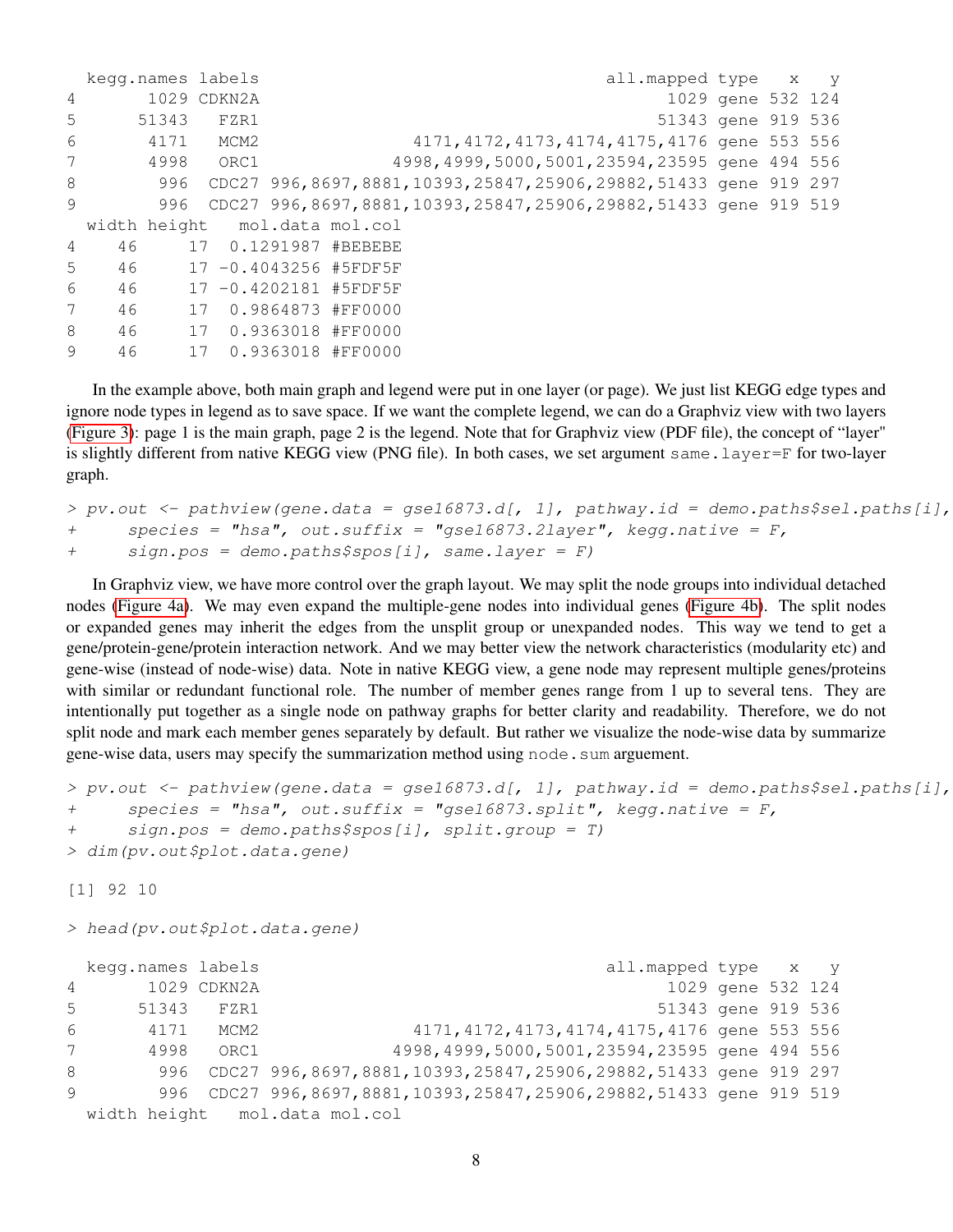<span id="page-8-0"></span>

(a) page 1

#### **KEGG diagram legend**





Figure 3: Example Graphviz view on gene data with same<sub>g</sub> layer=F. Note that legend is put on a different page than main graph.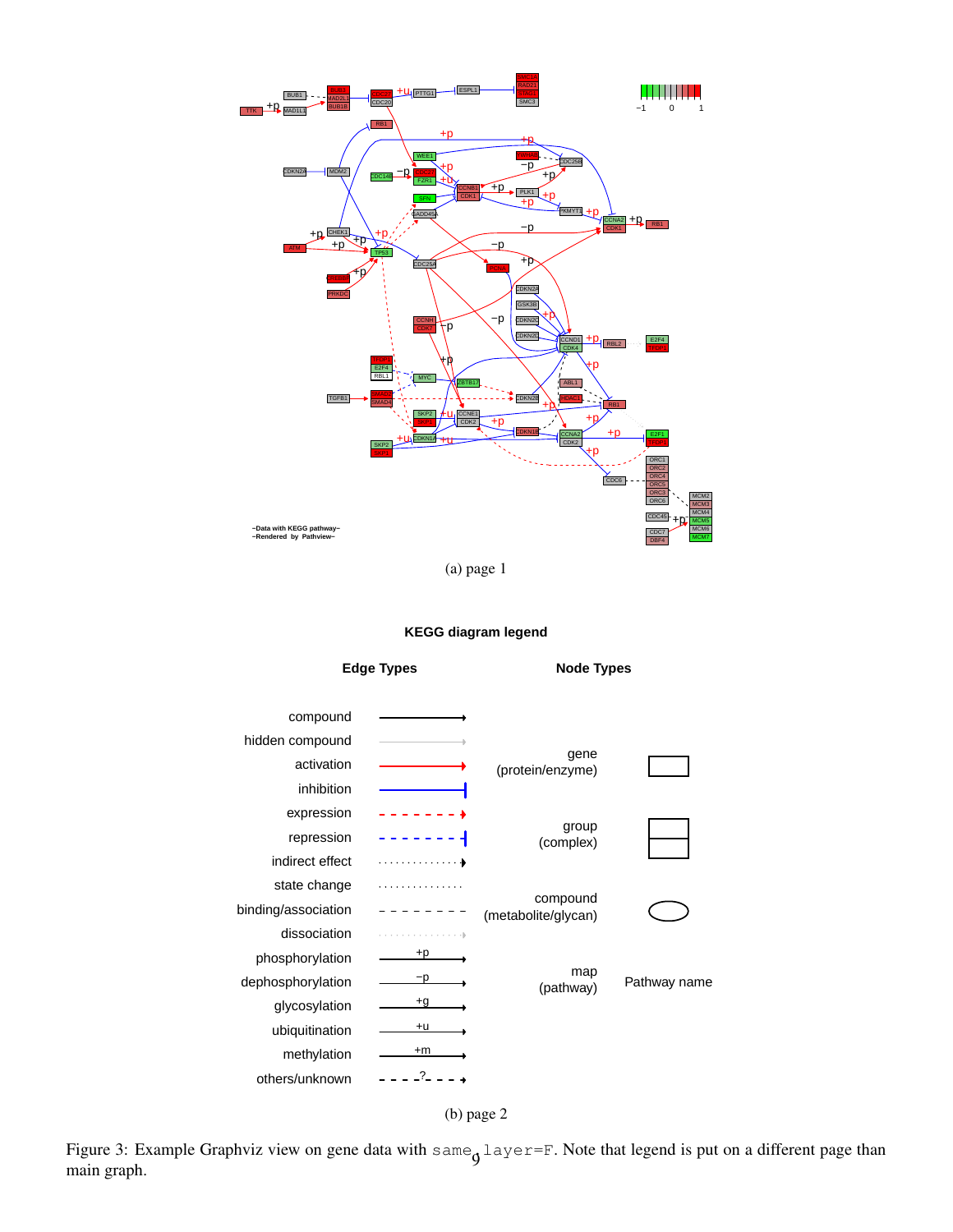<span id="page-9-0"></span>

| <b>+I APTTG1</b><br><b>ESPI</b><br>31 JB 1 F<br>SMC <sub>3</sub><br>$+p_{\text{MAD1}}$<br>$+u$ |                    | <b>Edge types</b>   |      |
|------------------------------------------------------------------------------------------------|--------------------|---------------------|------|
| BUB <sub>1</sub><br>$+u$<br>CDC <sub>20</sub>                                                  |                    | compound            |      |
| CDC14B<br>$+p^{\prime+}P$<br><b>CDKN2</b><br>MDM <sub>2</sub><br>CONB + P PLKO<br>WEE          |                    | hidden compound     |      |
| <b>+PIEMYTH</b><br>-n<br>$\frac{\text{ccn}+1}{\text{c}}$ RB1                                   |                    | activation          |      |
| $rac{1}{10}$                                                                                   |                    | inhibition          |      |
| <b>CCNH</b><br>DC <sub>25</sub><br>ŦО<br>۴D<br><b>SADD45</b>                                   | <b>ABL</b>         | expression          |      |
| CDK <sub>2</sub>                                                                               |                    | repression          |      |
|                                                                                                |                    | indirect effect     |      |
| -pecne                                                                                         |                    | state change        |      |
| CDK <sub>2</sub>                                                                               |                    | binding/association |      |
| I CDKN1.                                                                                       | CDK4               | dissociation        |      |
| DKN <sub>2</sub><br>DKN <sub>2</sub><br>SKP <sub>2</sub>                                       | <b>RBL</b><br>F2F4 | phosphorylation     | +p   |
| <b>ODKN2D</b><br><b>GSK3E</b><br>٠D                                                            | <b>CCND</b>        | dephosphorylation   | $-p$ |
| TGFB <sub>1</sub>                                                                              |                    | glycosylation       | $+g$ |
| <b>CIDKN2</b>                                                                                  |                    | ubiquitination      | $+u$ |
|                                                                                                |                    | methylation         | $+m$ |
| -Data with KEGG pathway-<br>-Rendered by Pathview-                                             |                    | others/unknown      | ?    |

(a)



(b)

Figure 4: Example Graphviz view on gene data with  $\begin{bmatrix} a \\ 10 \end{bmatrix}$  split.group = T; or (b) expand.node = T.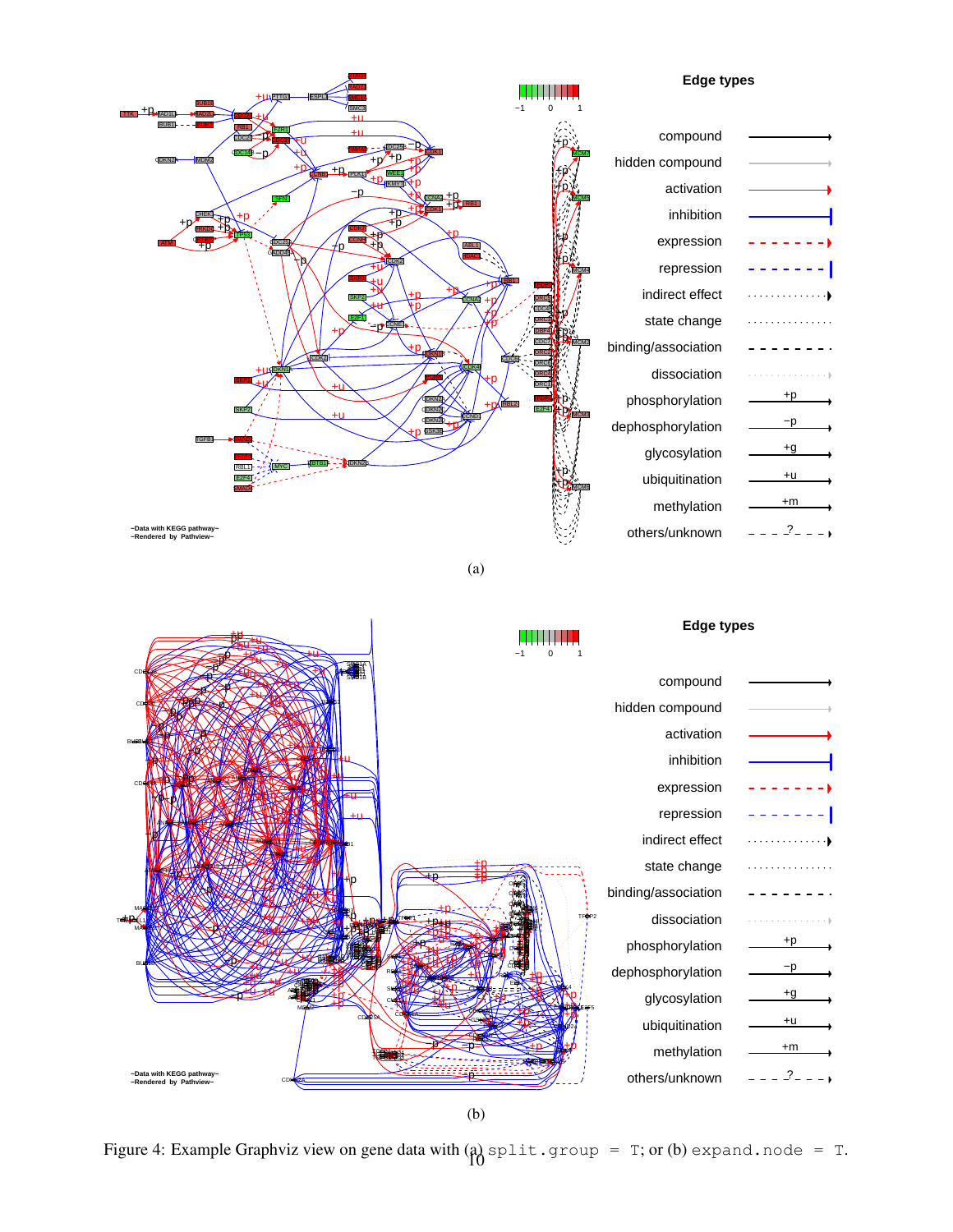```
4 46 17 0.1291987 #BEBEBE
5 46 17 -0.4043256 #5FDF5F
6 46 17 -0.4202181 #5FDF5F
7 46 17 0.9864873 #FF0000
8 46 17 0.9363018 #FF0000
9 46 17 0.9363018 #FF0000
> pv.out < -pathview(gene.data = gse16873.d[, 1], pathway.id = demo.paths$sel.path[1],+ species = "hsa", out.suffix = "gse16873.split.expanded", kegg.native = F,
+ sign.pos = demo.paths$spos[i], split.group = T, expand.node = T)
> dim(pv.out$plot.data.gene)
```

```
[1] 126 10
```
> head(pv.out\$plot.data.gene)

|            |         |             | kegg.names labels all.mapped type x y width height |                   |  |  |                       |    | mol.data          |
|------------|---------|-------------|----------------------------------------------------|-------------------|--|--|-----------------------|----|-------------------|
| hsa:1029   |         | 1029 CDKN2A |                                                    | 1029 gene 532 124 |  |  | 46                    | 17 | 0.12919874        |
| hsa: 51343 | 51343   | FZR1        |                                                    |                   |  |  | 51343 gene 919 536 46 |    | $17 - 0.40432563$ |
| hsa: 4171  | 4171    | MCM2        |                                                    | 4171 gene 553 556 |  |  | 46                    | 17 | 0.17968149        |
| hsa: 4172  | 4172    | MCM3        |                                                    | 4172 gene 553 556 |  |  | 46                    |    | 17 0.33149955     |
| hsa: 4173  | 4173    | MCM4        |                                                    | 4173 gene 553 556 |  |  | 46                    |    | 17 0.06996779     |
| hsa: 4174  | 4174    | MCM5        |                                                    | 4174 gene 553 556 |  |  | 46                    |    | $17 - 0.42874682$ |
|            | mol.col |             |                                                    |                   |  |  |                       |    |                   |
| hsa:1029   | #BEBEBE |             |                                                    |                   |  |  |                       |    |                   |
| hsa: 51343 | #5FDF5F |             |                                                    |                   |  |  |                       |    |                   |
| hsa: 4171  | #BEBEBE |             |                                                    |                   |  |  |                       |    |                   |
| hsa:4172   | #CE8F8F |             |                                                    |                   |  |  |                       |    |                   |
| hsa:4173   | #BEBEBE |             |                                                    |                   |  |  |                       |    |                   |
| hsa: 4174  | #5FDF5F |             |                                                    |                   |  |  |                       |    |                   |

## <span id="page-10-0"></span>8 Data integration

*Pathview* provides strong support for data integration. It can be used to integrate, analyze and visualize a wide variety of biological data [\(Subsection 8.1\)](#page-10-1): gene expression, protein expression, genetic association, metabolite, genomic data, literature, and other data types mappable to pathways. Notebaly, it can be directly used for metagenomic, microbiome or unknown species data when the data are mapped to KEGG ortholog pathways [\(Subsection 8.5\)](#page-18-0). The integrated Mapper module maps a variety of gene/protein IDs and compound/metabolite IDs to standard KEGG gene or compound IDs [\(Subsection 8.4\)](#page-17-0). User data named with any of these different ID types get accurately mapped to target KEGG pathways. Currently, *pathview* covers KEGG pathways for about 4800 species [\(Subsection 8.5\)](#page-18-0), and species can be specified either as KEGG code, scientific name or comon name. In addition, *pathview* works with different data attributes and formats, both continuous and discrete data [\(Subsection 8.3\)](#page-14-0), either in matrix or vector format, with single or multiple samples/experiments etc. Partcullary, *Pathview* can now integrate and compare multiple samples or states into one graph [\(Subsection 8.2\)](#page-12-0).

#### <span id="page-10-1"></span>8.1 Compound and gene data

In examples above, we viewed gene data with canonical signaling pathways. We frequently want to look at metabolic pathways too. Besides gene nodes, these pathways also have compound nodes. Therefore, we may integrate or visualize both gene data and compound data with metabolic pathways. Here gene data is a broad concept including genes, transcripts, protein , enzymes and their expression, modifications and any measurable attributes. Same is compound data,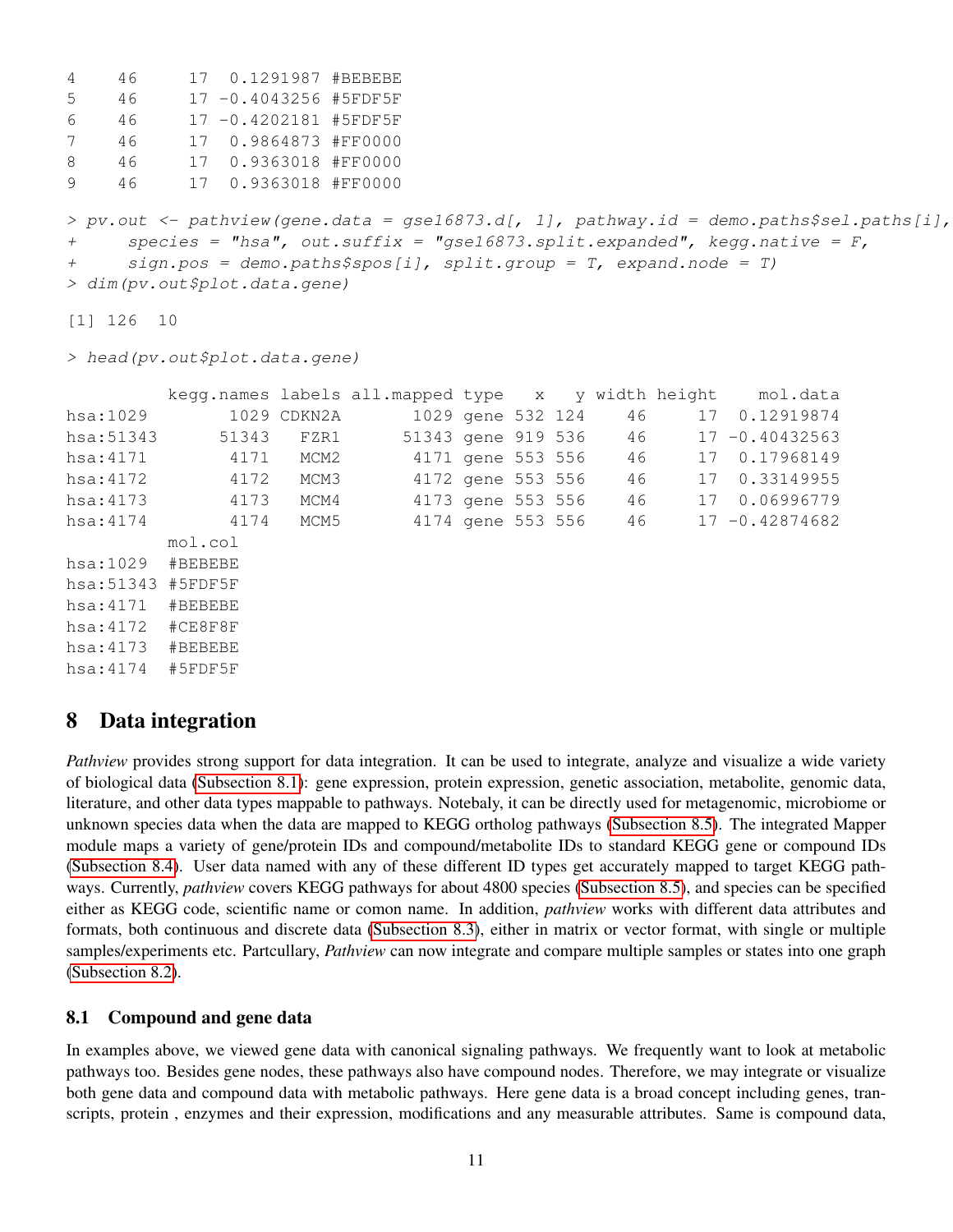including metabolites, drugs, their measurements and attributes. Here we still use the breast cancer microarray dataset as gene data. We then generate simulated compound or metabolomic data, and load proper compound ID types (with sufficient number of unique entries) for demonstration.

```
> sim.cpd.data=sim.mol.data(mol.type="cpd", nmol=3000)
> data(cpd.simtypes)
```
We generate a native KEGG view graph with both gene data and compound data [\(Figure 5a\)](#page-13-0). Such metabolic pathway graphs generated by *pathview* is the same as the original KEGG graphs, except that the compound nodes are magnified for better view of the colors.

```
> i < -3> print(demo.paths$sel.paths[i])
[1] "00640"
> pv.out < -pathview(gene.data = gse16873.d[, 1], cpd.data = sim.cpd.data,+ pathway.id = demo.paths$sel.paths[i], species = "hsa", out.suffix = "gse16873.cpd",
+ keys.align = "y", kegg.native = T, key.pos = demo.paths$kpos1[i])
> str(pv.out)
List of 2
$ plot.data.gene:'data.frame': 24 obs. of 10 variables:
  ..$ kegg.names: chr [1:24] "4329" "31" "23417" "18" ...
  ..$ labels : chr [1:24] "ALDH6A1" "ACACA" "MLYCD" "ABAT" ...
  ..$ all.mapped: chr [1:24] "4329" "31,32" "23417" "18" ...
  ..$ type : chr [1:24] "gene" "gene" "gene" "gene" ...
  ..$ x : num [1:24] 159 159 159 276 377 ...
  ..$ y : num [1:24] 325 252 204 370 327 409 494 390 390 229 ...
  ..$ width : num [1:24] 46 46 46 46 46 46 46 46 46 46 ...
  ..$ height : num [1:24] 17 17 17 17 17 17 17 17 17 ...
  ..$ mol.data : num [1:24] 0.747 -0.483 -0.251 2.785 0.77 ...
  ..$ mol.col : chr [1:24] "#EF3030" "#5FDF5F" "#8FCE8F" "#FF0000" ...
 $ plot.data.cpd :'data.frame': 40 obs. of 10 variables:
  ..$ kegg.names: chr [1:40] "C00222" "C00804" "C01013" "C00099" ...
  ..$ labels : chr [1:40] "C00222" "C00804" "C01013" "C00099" ...
  ..$ all.mapped: chr [1:40] "" "C00804" "" "C00099" ...
  ..$ type : chr [1:40] "compound" "compound" "compound" "compound" ...
  ..$ x : num [1:40] 225 225 324 325 222 ...
               : num [1:40] 327 451 327 388 228 105 105 105 157 228 ...
  ..$ width : num [1:40] 8 8 8 8 8 8 8 8 8 8 ...
  ..$ height : num [1:40] 8 8 8 8 8 8 8 8 8 8 ...
  ..$ mol.data : num [1:40] NA 0.564 NA 0.871 NA ...
  ..$ mol.col : chr [1:40] "#FFFFFF" "#DFDF5F" "#FFFFFF" "#FFFF00" ...
```
> head(pv.out\$plot.data.cpd)

|    |               |               | kegg.names labels all.mapped |                         |  |                |   | type x y width height mol.data mol.col |             |
|----|---------------|---------------|------------------------------|-------------------------|--|----------------|---|----------------------------------------|-------------|
| 30 |               | C00222 C00222 |                              | compound 225 327        |  | 8              | 8 |                                        | NA #FFFFFFF |
| 31 | C00804 C00804 |               |                              | C00804 compound 225 451 |  | 8 <sup>8</sup> |   | 8 0.5643663 #DFDF5F                    |             |
| 32 | C01013 C01013 |               |                              | compound 324 327        |  | 8              | 8 |                                        | NA #FFFFFFF |
| 33 | C00099 C00099 |               |                              | C00099 compound 325 388 |  | -8             |   | 8 0.8706309 #FFFF00                    |             |
| 36 | C00083 C00083 |               |                              | compound 222 228        |  | 8              | 8 |                                        | NA #FFFFFFF |
| 84 | C00109 C00109 |               |                              | compound 806 105        |  | 8              | 8 |                                        | NA #FFFFFFF |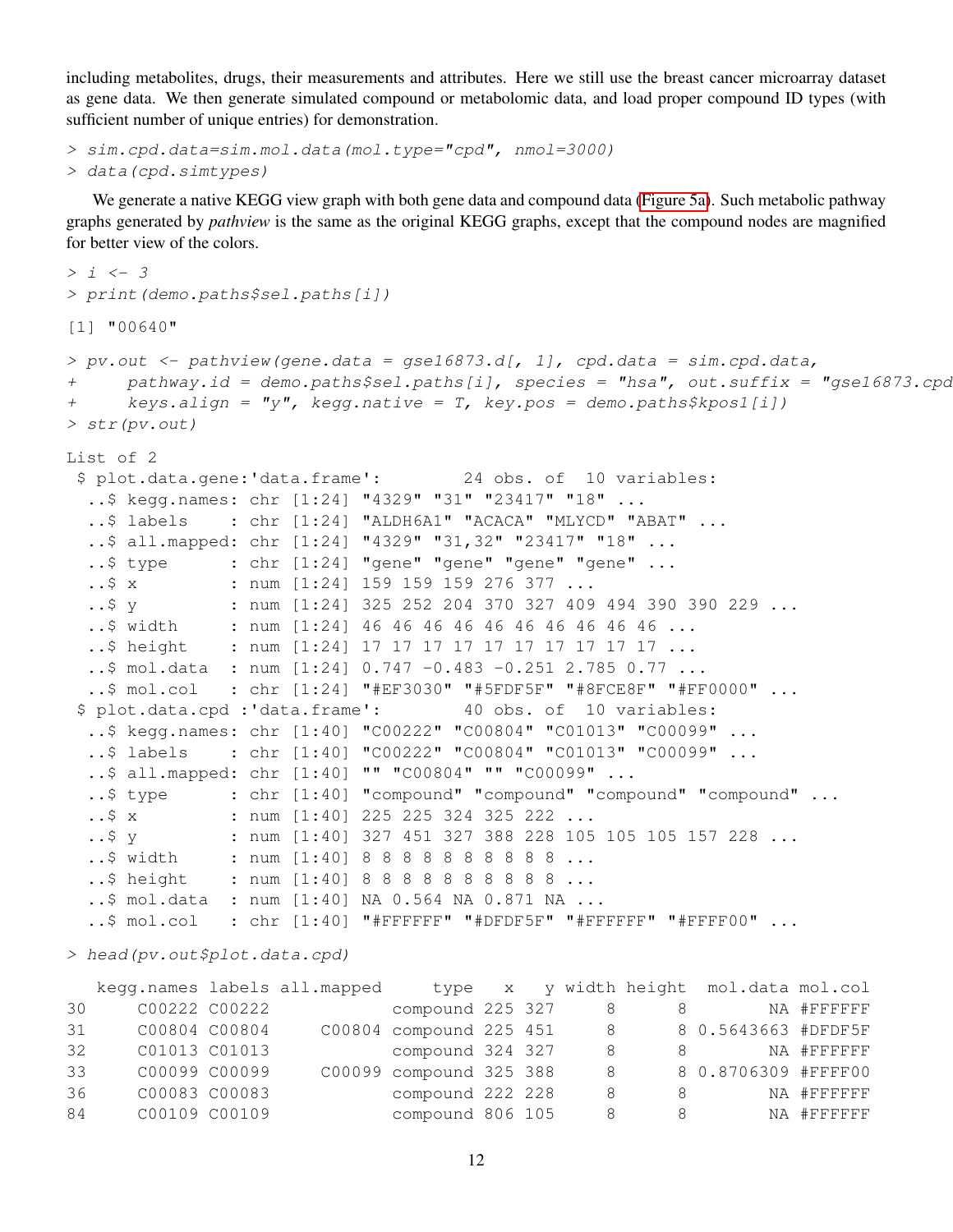We also generate Graphviz view of the same pathway and data [\(Figure 5b\)](#page-13-0). Graphviz view better shows the hierarchical structure. For metabolic pathways, we need to parse the reaction entries from xml files and convert it to relationships between gene and compound nodes. We use ellipses for compound nodes. The labels are standard compound names, which are retrieved from CHEMBL database. KEGG does not provide it in the pathway database files. Chemical names are long strings, we need to do word wrap to fit them to specified width on the graph.

```
> pv.out < -pathview(qene.data = qse16873.d[, 1], cpd.data = sim.cpd.data,+ pathway.id = demo.paths$sel.paths[i], species = "hsa", out.suffix = "gse16873.cpd"
+ keys.align = "y", kegg.native = F, key.pos = demo.paths$kpos2[i],
+ sign.pos = demo.paths$spos[i], cpd.lab.offset = demo.paths$offs[i])
```
#### <span id="page-12-0"></span>8.2 Multiple states or samples

In all previous examples, we looked at single sample data, which are either vector or single-column matrix. *Pathview* also handles multiple sample data, it used to generate graph for each sample. Since version 1.1.6, *Pathview* can integrate and plot multiple samples or states into one graph (Figure [6](#page-15-0) - [7\)](#page-16-0).

Let's simulate compound data with multiple replicate samples first.

```
> set.seed(10)
> sim.cpd.data2 = matrix(sample(sim.cpd.data, 18000,
+ replace = T), ncol = 6)
> rownames(sim.cpd.data2) = names(sim.cpd.data)
> colnames(sim.cpd.data2) = paste("exp", 1:6, sep = "")
> head(sim.cpd.data2, 3)
```

| exp6 | exp5 | exp4 | exp3 | exp2                                                                          | expl |  |
|------|------|------|------|-------------------------------------------------------------------------------|------|--|
|      |      |      |      | $0.00232$ 0.5223972 -0.357041809 -0.4605917 0.3195047 -0.5248542 -0.9424900   |      |  |
|      |      |      |      | $C01881$ 0.1263224 0.003949847 -0.3649231 -1.0199797 -2.4024820 0.5059053     |      |  |
|      |      |      |      | $0.21424$ 2.0966844  0.571453538  0.2148428  0.3204217  -1.9725272  1.1587705 |      |  |

In the following examples, gene.data has three samples while cpd.data has two. We may include all these samples in one graph. We can do either native KEGG view [\(Figure 6\)](#page-15-0) or Graphviz view [\(Figure 7\)](#page-16-0)on such multiple-sample data. In these graphs, we see that the gene nodes and compound nodes are sliced into multiple pieces corresponding to different states or samples. Since the sample sizes are different for gene.data and cpd.data, we can choose to match the data if samples in the two data types are actually paired, i.e. first columns of for gene.data and cpd.data come from the same experiment/sample, and so on.

```
> #KEGG view
> pv.out < -pathview(gene.data = gse16873.d[, 1:3],+ cpd.data = sim.cpd.data2[, 1:2], pathway.id = demo.paths$sel.paths[i],
+ species = "hsa", out.suffix = "gse16873.cpd.3-2s", keys.align = "y",
+ keqq.native = T, match.data = F, multi.state = T, same.layer = T)
> head(pv.out$plot.data.cpd)
```

|    |               |               | kegg.names labels all.mapped |                         |  |    | type x y width height | exp1            |
|----|---------------|---------------|------------------------------|-------------------------|--|----|-----------------------|-----------------|
| 30 |               | C00222 C00222 |                              | compound 225 327        |  | 8  | 8                     | ΝA              |
| 31 | C00804 C00804 |               |                              | C00804 compound 225 451 |  | -8 |                       | $8 - 0.7773255$ |
| 32 | C01013 C01013 |               |                              | compound 324 327        |  | 8  |                       | ΝA              |
| 33 | C00099 C00099 |               |                              | C00099 compound 325 388 |  | -8 |                       | $8 - 0.5785750$ |
| 36 | C00083 C00083 |               |                              | compound 222 228        |  | 8  | 8                     | NA              |
| 84 |               | C00109 C00109 |                              | compound 806 105        |  | 8  |                       | NA              |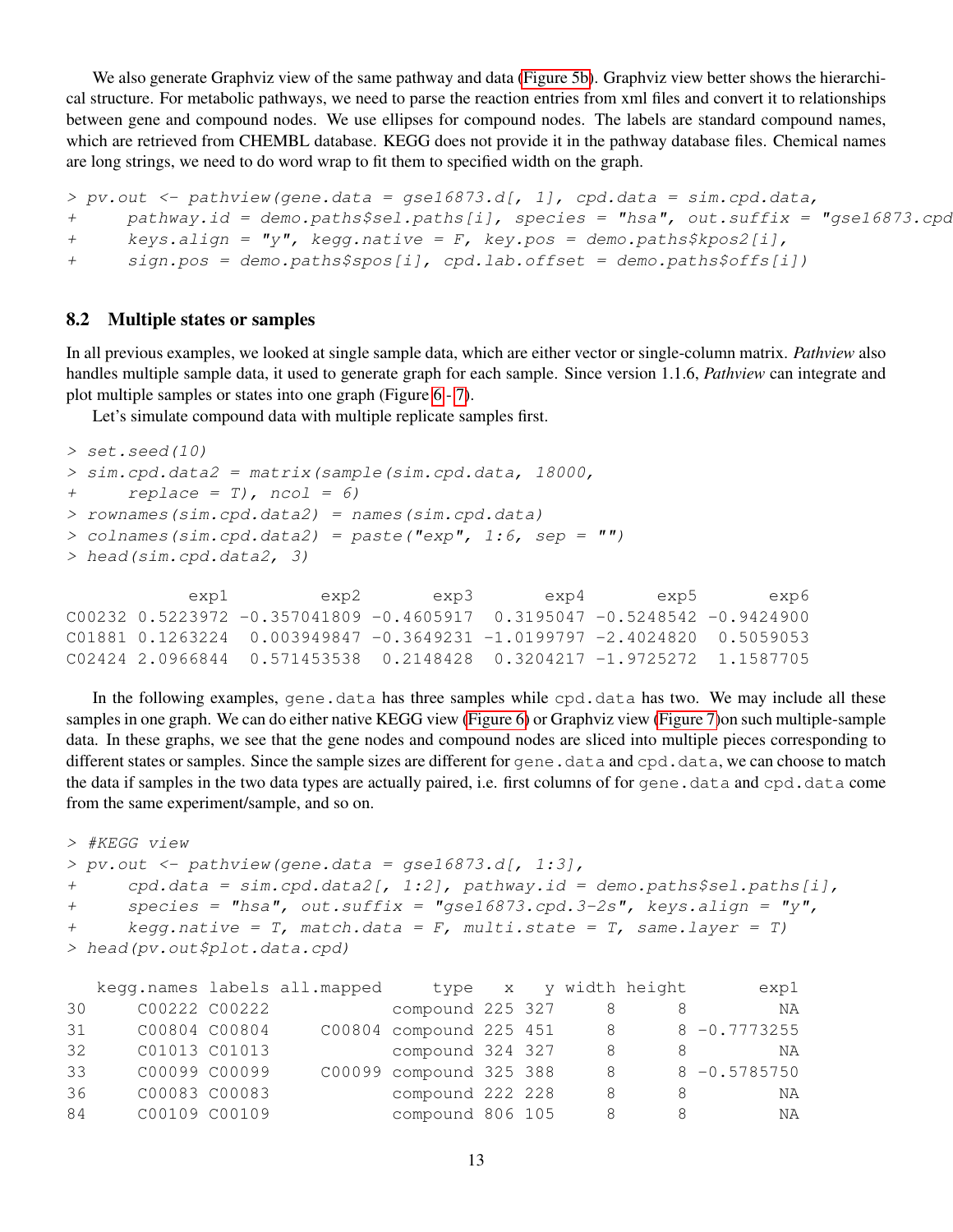<span id="page-13-0"></span>

(a)



Figure 5: Example (a) KEGG view or (b) Graphviz view on both gene data and compound data simultaneously.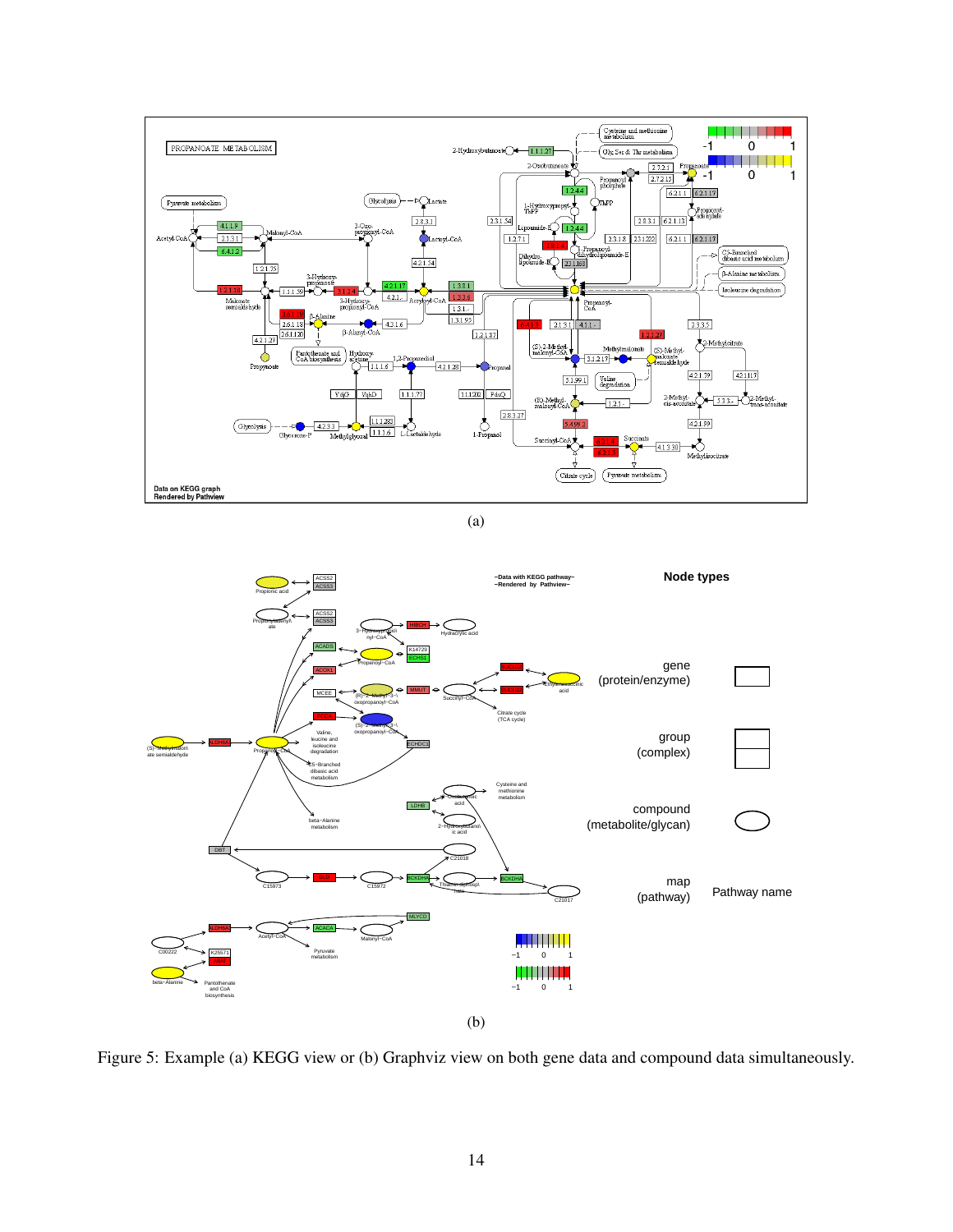```
exp2 exp1.col exp2.col
30 NA #FFFFFF #FFFFFF
31 -0.1306727 #3030EF #BEBEBE
32 NA #FFFFFF #FFFFFF
33 0.6952993 #5F5FDF #EFEF30
36 NA #FFFFFF #FFFFFF
84 NA #FFFFFF #FFFFFF
> #KEGG view with data match
> pv.out < -pathview(gene.data = gse16873.d[, 1:3],+ cpd.data = sim.cpd.data2[, 1:2], pathway.id = demo.paths$sel.paths[i],
+ species = "hsa", out.suffix = "gse16873.cpd.3-2s.match",
+ keys.align = "y", kegg.native = T, match.data = T, multi.state = T,
+ same.layer = T)
> #graphviz view
> pv.out < - pathview(qene.data = qse16873.d[, 1:3],+ cpd.data = sim.cpd.data2[, 1:2], pathway.id = demo.paths$sel.paths[i],
+ species = "hsa", out.suffix = "gse16873.cpd.3-2s", keys.align = "y",
+ kegg.native = F, match.data = F, multi.state = T, same.layer = T,
+ key.pos = demo.paths$kpos2[i], sign.pos = demo.paths$spos[i])
```
Again, we may choose to plot the samples separately, i.e. one sample per graph. Note that in this case, the samples in gene.data and cpd.data has to be matched as to be assigned to the same graph. Hence, argument match.data isn't really effective here.

```
> #plot samples/states separately
> pv.out < -pathview(gene.data = gse16873.d[, 1:3],+ cpd.data = sim.cpd.data2[, 1:2], pathway.id = demo.paths$sel.paths[i],
+ species = "hsa", out.suffix = "gse16873.cpd.3-2s", keys.align = "y",
+ kegg.native = T, match.data = F, multi.state = F, same.layer = T)
```
As described above, KEGG views on the same layer may takes some time. Again, we can choose to do KEGG view with two layers as to speed up the process if we don't mind losing the original KEGG gene labels (or EC numbers).

```
> pv.out < -pathview(qene.data = qse16873.d[, 1:3],+ cpd.data = sim.cpd.data2[, 1:2], pathway.id = demo.paths$sel.paths[i],
+ species = "hsa", out.suffix = "gse16873.cpd.3-2s.2layer",
+ keys.align = "y", kegg.native = T, match.data = F, multi.state = T,
+ same.layer = F)
```
#### <span id="page-14-0"></span>8.3 Discrete data

So far, we have been dealing with continuous data. But we often work with discrete data too. For instance, we select list of signficant genes or compound based on some statistics (p-value, fold change etc). The input data can be named vector of two levels, either 1 or 0 (signficant or not), or it can be a shorter list of signficant gene/compound names. In the next two examples, we made both gene.data and cpd.data or gene.data only [\(Figure 8\)](#page-17-1) discrete.

```
> require(org.Hs.eg.db)
> qse16873.t \leq apply(qse16873.d, 1, function(x) t.test(x,
+ alternative = "two.sided")$p.value)
> sel.genes <- names(gse16873.t)[gse16873.t < 0.1]
> sel.cpds <- names(sim.cpd.data)[abs(sim.cpd.data) > 0.5]
```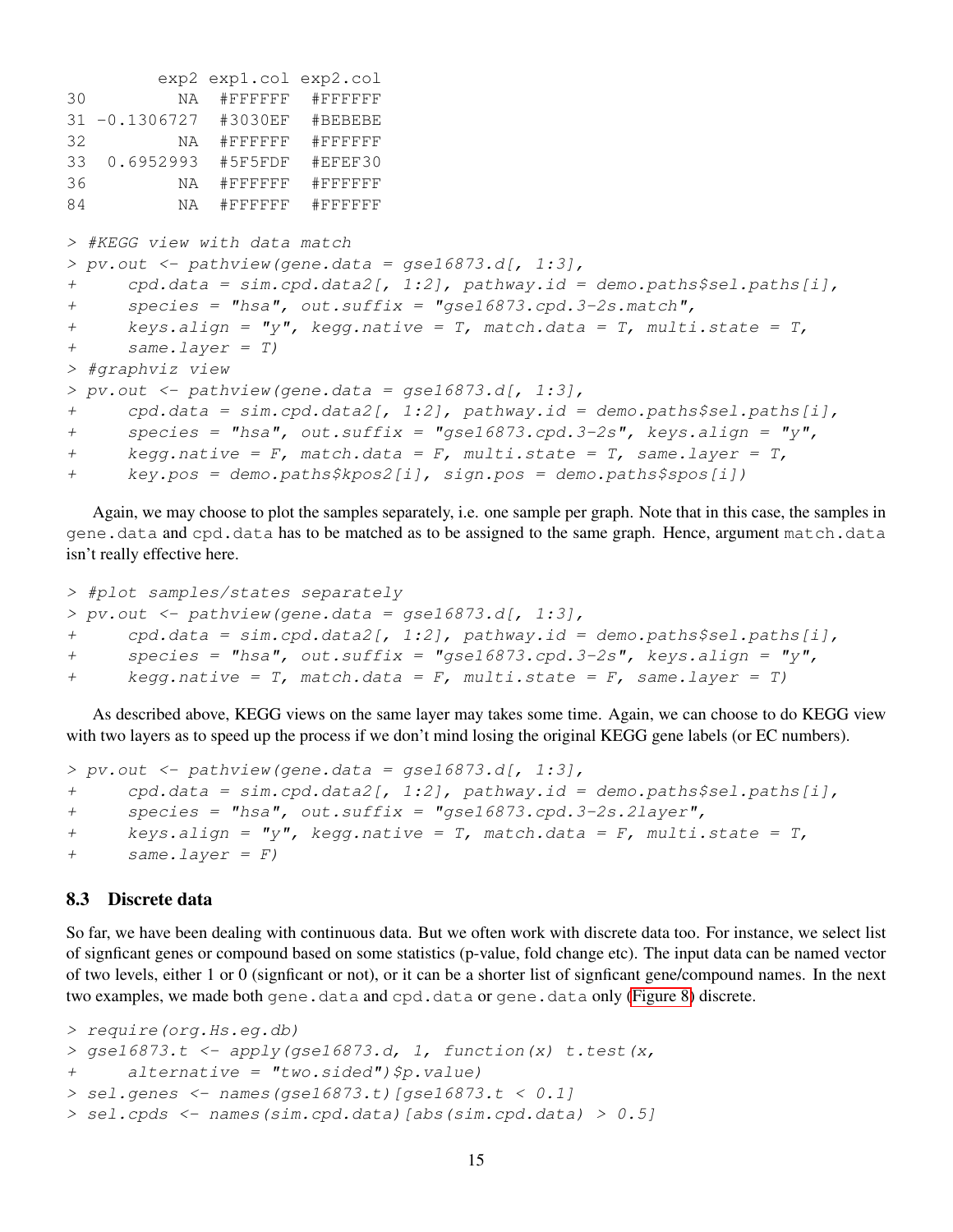<span id="page-15-0"></span>

(a)



Figure 6: Example KEGG view on multiple states of both gene data and compound data simultaneously (a) without or (b) with matching the samples.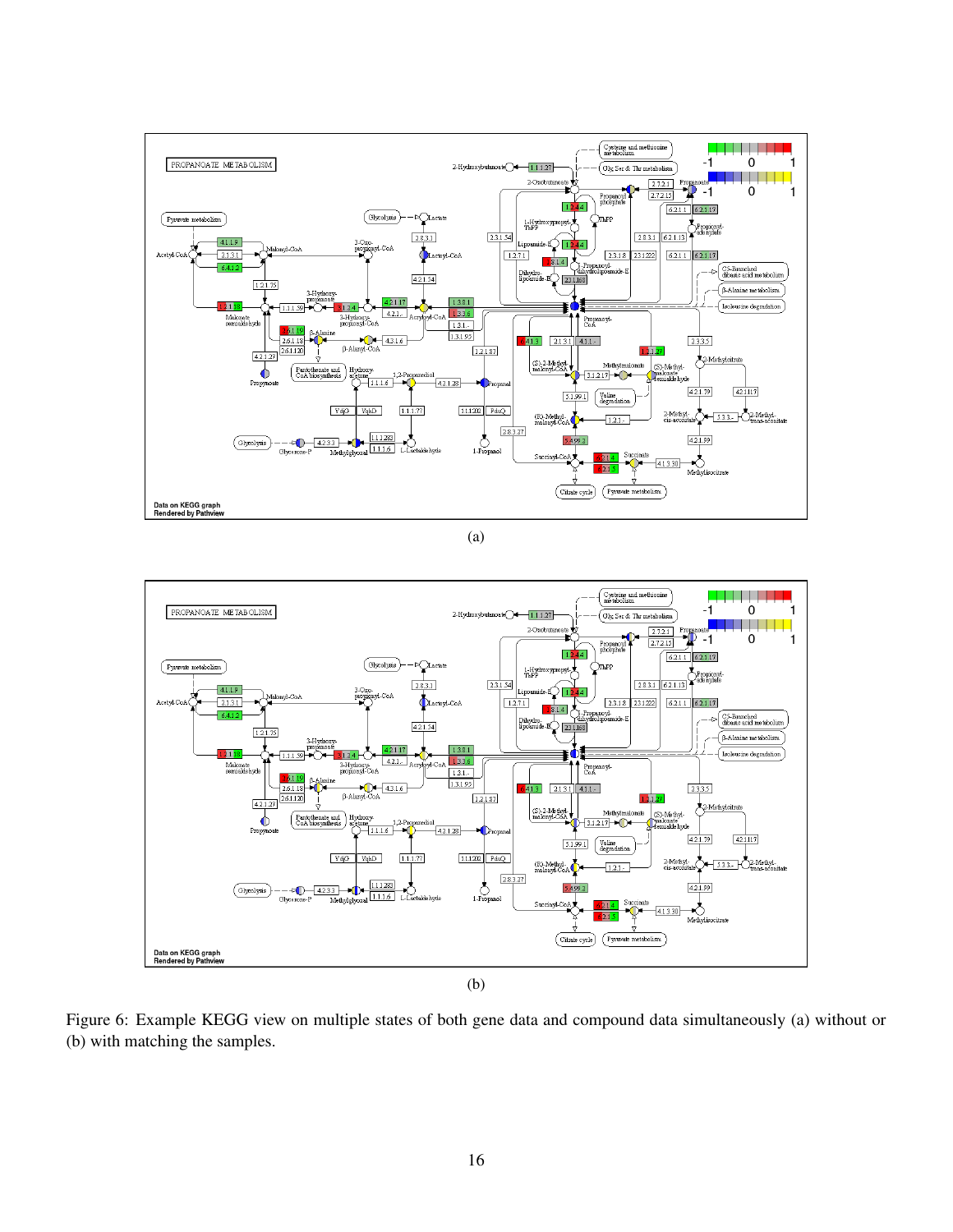<span id="page-16-0"></span>

Figure 7: Example Graphviz view on multiple states of both gene data and compound data simultaneously.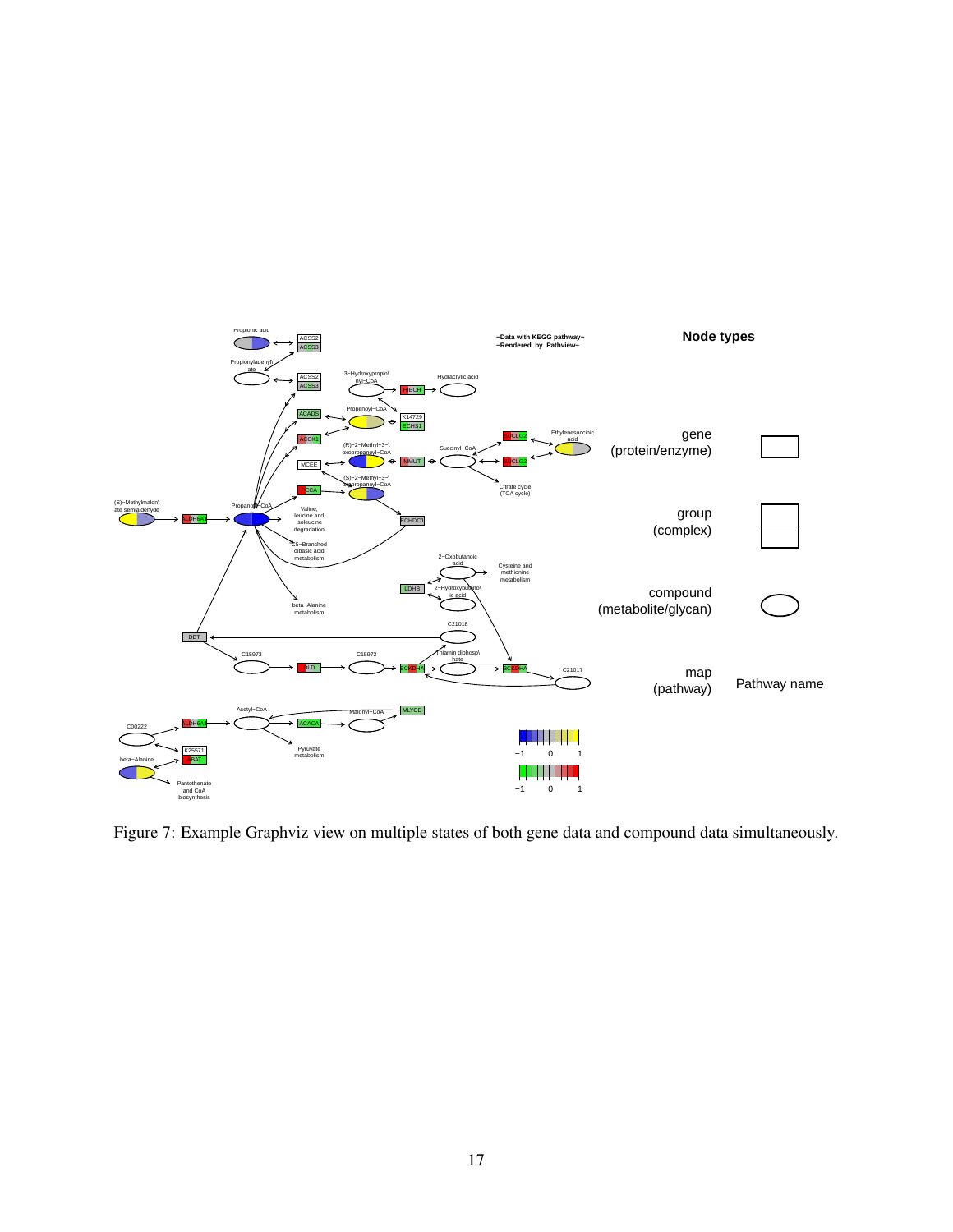<span id="page-17-1"></span>

Figure 8: Example native KEGG view on discrete gene data and continuous compound data simultaneously.

```
> pv.out < -pathview(qene.data = sel.genes, cpd.data = sel.cpds,+ pathway.id = demo.paths$sel.paths[i], species = "hsa", out.suffix = "sel.qenes.se
+ keys.align = "y", kegg.native = T, key.pos = demo.paths$kpos1[i],
+ limit = list(gene = 5, cpd = 2), bins = list(gene = 5, cpd = 2),
+ na.col = "gray", discrete = list(gene = T, cpd = T)> pv.out < -pathview(qene.data = sel.genes, cpd.data = sim.cpd.data,+ pathway.id = demo.paths$sel.paths[i], species = "hsa", out.suffix = "sel.genes.cpd",
+ keys.align = "y", kegg.native = T, key.pos = demo.paths$kpos1[i],
+ limit = list(gene = 5, cpd = 1), bins = list(gene = 5, cpd = 10),
+ na.col = "gray", discrete = list(gene = T, cpd = F))
```
#### <span id="page-17-0"></span>8.4 ID mapping

A distinguished feature of *pathview* is its strong ID mapping capability. The integrated Mapper module maps over 10 types of gene or protein IDs, and 20 types of compound or metabolite IDs to standard KEGG gene or compound IDs, and also maps between these external IDs. In other words, user data named with any of these different ID types get accurately mapped to target KEGG pathways. *Pathview* applies to pathways for about 4800 species, and species can be specified in multiple formats: KEGG code, scientific name or comon name.

The following example makes use of the integrated mapper to map external ID types to standard KEGG IDs automati-cally [\(Figure 9\)](#page-18-1). We only need to specify the external ID types using gene.idtype and cpd.idtype arguments. Note that automatic mapping is limited to certain ID types. For details check: gene.idtype.list and data(rn.list); names(rn.list).

```
> cpd.cas < -sim.m.d.data(mol.type = "cpd", id.type = cpd.simtypes[2],+ nmol = 10000)
> gene.ensprot <- sim.mol.data(mol.type = "gene", id.type = gene.idtype.list[4],
+ nmol = 50000)
> pv.out < -pathview(qene.data = gene.ensprot, cpd.data = cpd.cas,
```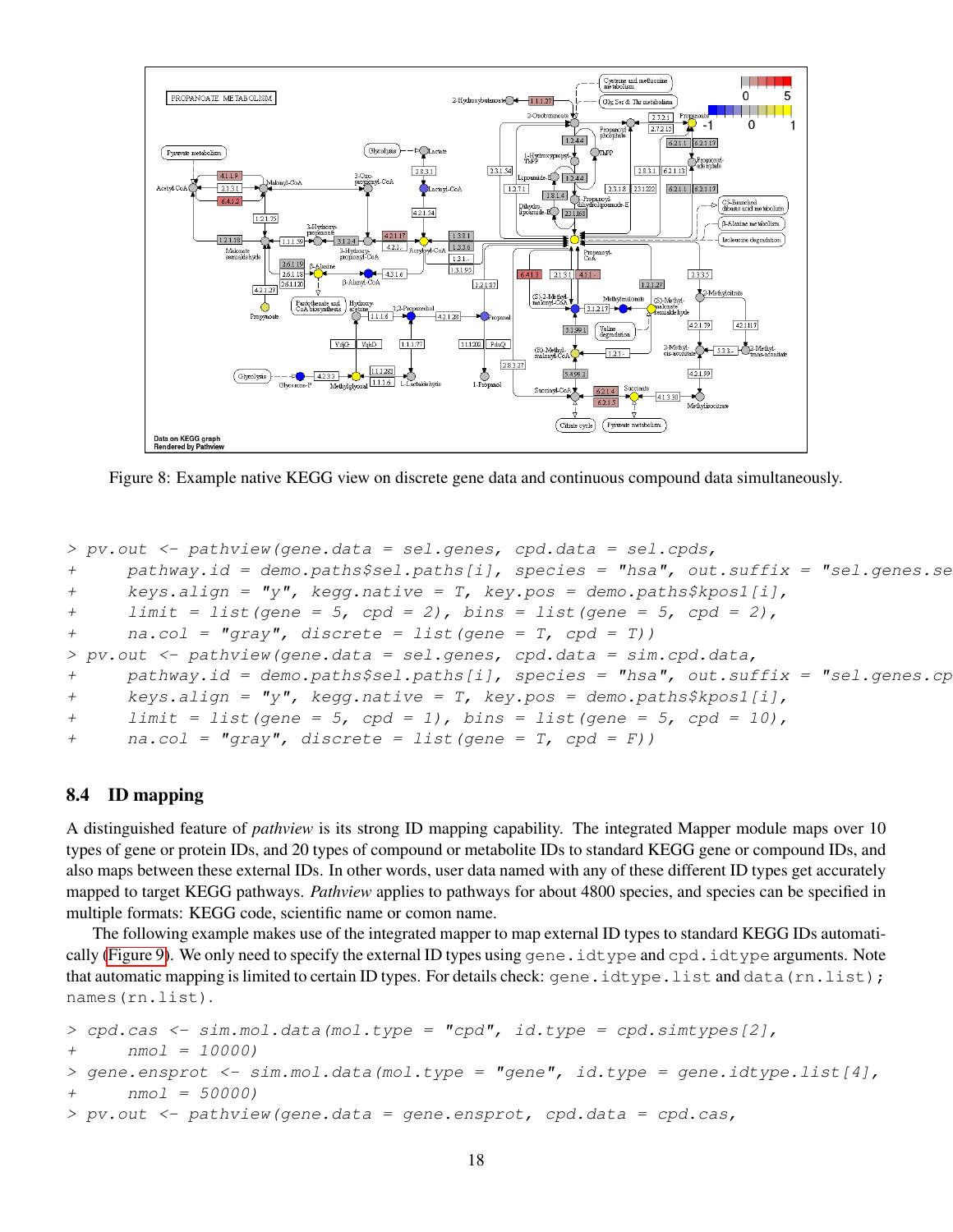<span id="page-18-1"></span>

Figure 9: Example native KEGG view on gene data and compound data with other ID types.

```
+ gene.idtype = qene.idtypeudt = (4), cpd.idtype = cpd.simtypes[2],
+ pathway.id = demo.paths$sel.paths[i], species = "hsa", same.layer = T,
+ out.suffix = "gene.ensprot.cpd.cas", keys.align = "y", kegg.native = T,
+ key.pos = demo.paths$kpos2[i], sign.pos = demo.paths$spos[i],
+ limit = list(gene = 3, cpd = 3), bins = list(gene = 6, cpd = 6))
```
For external IDs not in the auto-mapping lists, we may make use of the  $\text{mod}$ , sum function (also part of the Mapper module) to do the ID and data mapping explicitly. Here we need to provide  $id$ , map, the mapping matrix between external ID and KEGG standard ID. We use ID mapping functions including id2eq and cpdidmap etc to get id.map matrix. Note that these ID mapping functions can be used independent of pathview main function. The following example use this route with the simulated gene.ensprot and cpd.kc data above, and we get the same results (Figure not shown).

```
> id.\text{map.cas} < - \text{cpdidmap}(in.ids = names(cpd.cas), in.type = cpd.simtypes[2],+ out.type = "KEGG COMPOUND accession")
> cpd.kc <- mol.sum(mol.data = cpd.cas, id.map = id.map.cas)
> id.map.ensprot <- id2eg(ids = names(gene.ensprot),
+ category = gene.idtype.list[4], org = "Hs")
> gene.entrez <- mol.sum(mol.data = gene.ensprot, id.map = id.map.ensprot)
> pv.out < -pathview(qene.data = gene.entrez, cpd.data = cpd.kc,+ pathway.id = demo.paths$sel.paths[i], species = "hsa", same.layer = T,
+ out.suffix = "gene.entrez.cpd.kc", keys.align = "y", kegg.native = T,
+ key.pos = demo.paths$kpos2[i], sign.pos = demo.paths$spos[i],
+ limit = list(gene = 3, cpd = 3), bins = list(gene = 6, cpd = 6))
```
#### <span id="page-18-0"></span>8.5 Working with species

Species is a tricky yet important issue when working with KEGG. KEGG has its own dedicated nomenclature and database for species, which includes about 4800 organisms with complete genomes. In other words, gene data for any of these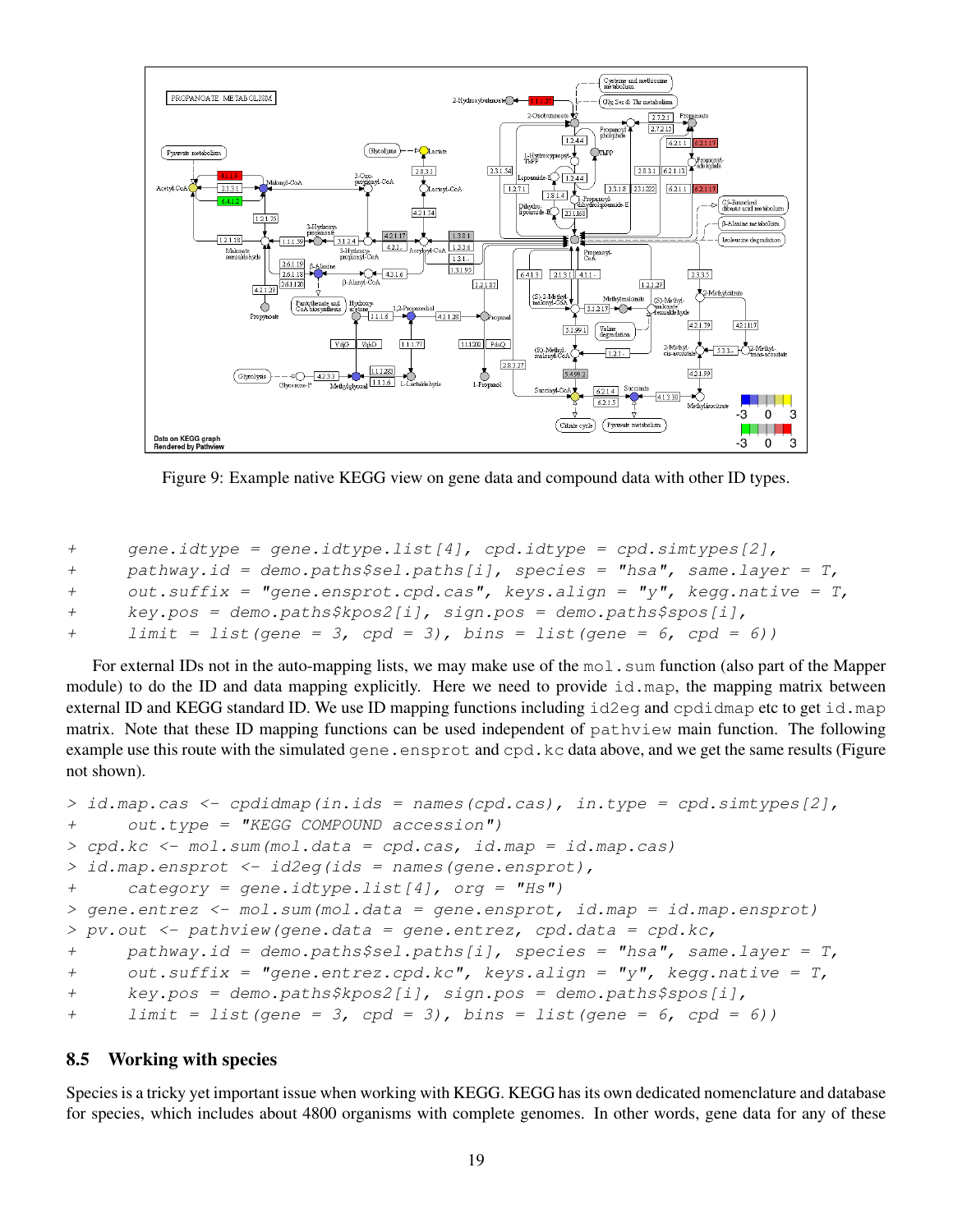organisms can be mapped, visualized and analyzed using *pathview*. This comprehensive species coverage is a prominent feature of *pathview*'s data integration capacity. However, KEGG does not treat all of these organisms/genomes the same way. KEGG use NCBI GeneID (or Entrez Gene) as the default ID for the most common model animals, including human, mouse, rat etc and a few crops, e.g. soybean, wine grape and maize. On the other hand, KEGG uses Locus tag and other IDs for all others organisms, including animals, plants, fungi, protists, as well as bacteria and archaea.

*Pathview* carries a data matrix korg, which includes a complete list of supported KEGG species and default gene IDs. Let's explore korg data matrix as to have some idea on KEGG species and its Gene ID usage.

```
> data(korg)
> head(korg)
     ktax.id tax.id kegg.code scientific.name
[1,] "T01001" "9606" "hsa" "Homo sapiens"
[2,] "T01005" "9598" "ptr" "Pan troglodytes"
[3,] "T02283" "9597" "pps" "Pan paniscus"
[4,] "T02442" "9595" "ggo" "Gorilla gorilla gorilla"
[5,] "T01416" "9601" "pon" "Pongo abelii"
[6,] "T03265" "61853" "nle" "Nomascus leucogenys"
     common.name entrez.gnodes kegg.geneid ncbi.geneid
[1, 1 \quad "human" \blacksquare \blacksquare \blacksquare \blacksquare \blacksquare \blacksquare \blacksquare \blacksquare \blacksquare \blacksquare \blacksquare \blacksquare \blacksquare \blacksquare \blacksquare \blacksquare \blacksquare \blacksquare \blacksquare \blacksquare \blacksquare \blacksquare \blacksquare \blacksquare \blacksquare \blacksquare \blacksquare \blacksquare \blacksquare 
[2,] "chimpanzee" "1" "457329" "457329"
[3,] "bonobo" "1" "100984343" "100984343"
[4,] "western lowland gorilla" "1" "101131425" "101131425"
[5,] "Sumatran orangutan" "1" "100445431" "100445431"
[6,] "northern white-cheeked gibbon" "1" "100586984" "100586984"
     ncbi.proteinid uniprot
[1,] "NP_000027" "P23109"
[2,] "XP_016783033" "H2Q039"
[3,] "XP_003822069" "A0A2R9CI03"
[4,] "XP_004054355" "G3QRV7"
[5,] "XP_024103376" "Q5R9Z0"
[6,] "XP_030665586" "G1S766"
> #number of species which use Entrez Gene as the default ID
> sum(korg[,"entrez.gnodes"]=="1",na.rm=T)
[1] 307
> #number of species which use other ID types or none as the default ID
> sum(korg[,"entrez.gnodes"]=="0",na.rm=T)
[1] 6526
> #new from 2017: most species which do not have Entrez Gene annotation any more
> na.idx=is.na(korg[,"ncbi.geneid"])
> sum(na.idx)
```
From the exploration of korg above, we see that out of the 4800 KEGG species, only a few don't have NCBI (Entrez) Gene ID or any gene ID (annotation) at all. Almost all of them have both default KEGG gene ID (often Locus tag) and Entrez Gene ID annotation. Therefore, pathview accepts gene.idtype="kegg" or "Entrez" (case insensitive)

[1] 6171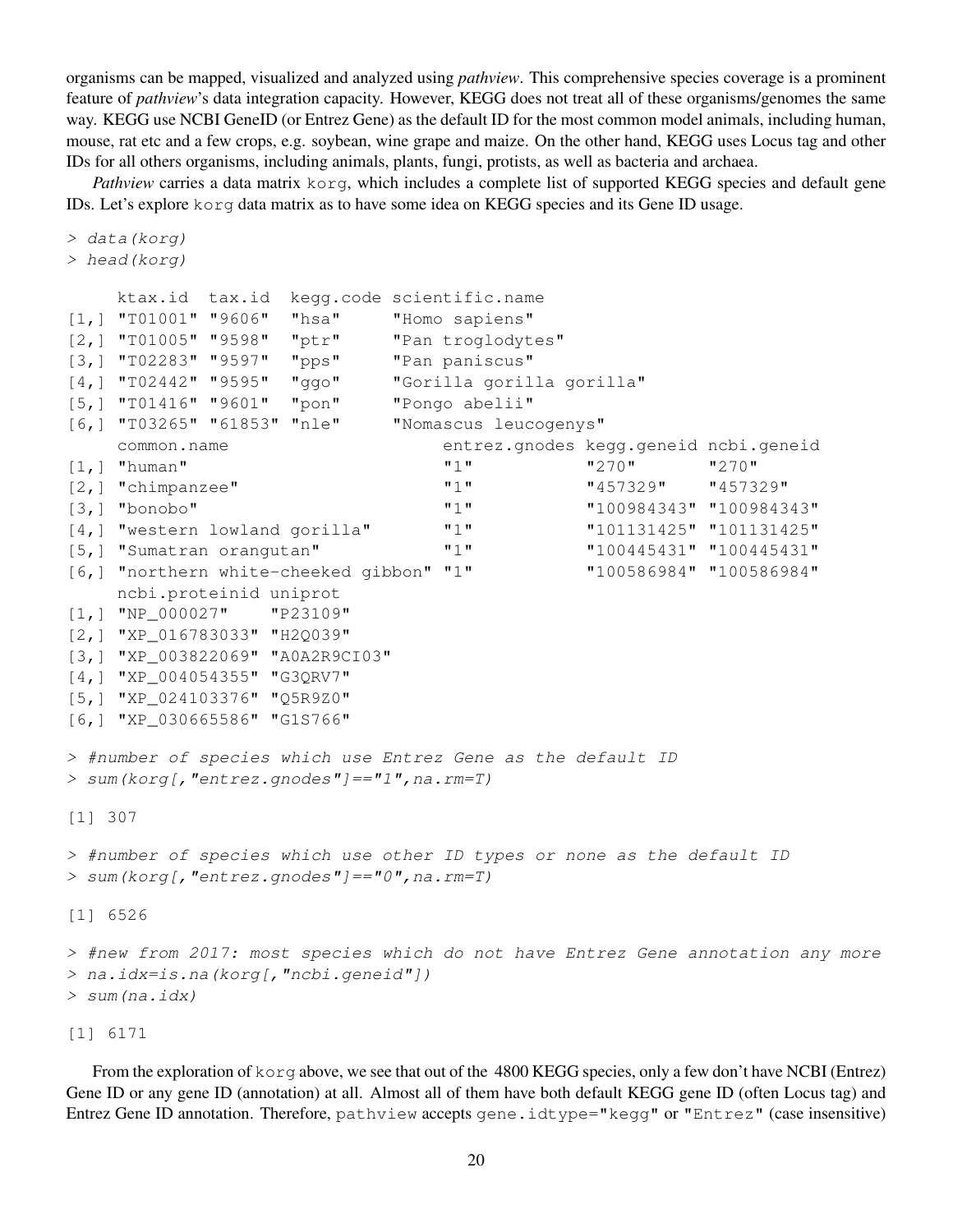for all these species. The users need to make sure the right gene. idtype is specified because KEGG and Entrez Gene IDs are not the same except for 35 common species. For 19 species, Bioconductor provides gene annotation packages. The users have the freedom to input gene.data with other gene.idtype's. For a list of these Bioconductor annotated species and extra Gene ID types allowed:

> data(bods)

> bods

|                   | package                                         |            | species             |           |  | kegg code id.type       |          |           |
|-------------------|-------------------------------------------------|------------|---------------------|-----------|--|-------------------------|----------|-----------|
|                   | $[1,]$ "org. Ag. eg. db"                        |            | "Anopheles"         |           |  | "aga"                   | "eq"     |           |
|                   | $[2,]$ "org. At. tair. db"                      |            | "Arabidopsis"       |           |  | "ath"                   | "tair"   |           |
|                   | $[3,]$ "org. Bt.eg.db"                          |            | "Bovine"            |           |  | "bta"                   | "eq"     |           |
|                   | $[4,]$ "org. Ce. eg. db"                        |            | "Worm"              |           |  | $"$ cel $"$             | $"$ eg"  |           |
|                   | $[5,]$ "org. $Cf.$ eg. $db$ "                   |            | "Canine"            |           |  | $"$ cfa $"$             | $"$ eg"  |           |
|                   | $[6,]$ "org. Dm. eg. db"                        |            | "Fly"               |           |  | "dme"                   | "eq"     |           |
|                   | $[7,]$ "org. Dr. eg. db"                        |            | "Zebrafish"         |           |  | "dre"                   | "eg"     |           |
|                   | $[8,]$ "org. EcK12.eg.db"                       |            | "E coli strain K12" |           |  | "eco"                   | "eg"     |           |
|                   | [9,] "org.EcSakai.eg.db" "E coli strain Sakai"  |            |                     |           |  | "ecs"                   | $"$ eg"  |           |
|                   | $[10,]$ "org.Gg.eg.db"                          |            | "Chicken"           |           |  | "gga"                   | $"$ eg"  |           |
|                   | $[11,]$ "org. Hs.eg.db"                         |            | "Human"             |           |  | "hsa"                   | "eq"     |           |
|                   | $[12,]$ "org. Mm.eg.db"                         |            | "Mouse"             |           |  | "mmu"                   | "eg"     |           |
|                   | $[13,]$ "org. Mmu.eg.db"                        |            | "Rhesus"            |           |  | $"$ mcc $"$             | $"$ eg"  |           |
|                   | $[14,]$ "org. Pf. plasmo.db"                    |            | "Malaria"           |           |  | "pfa"                   | $"$ orf" |           |
|                   | $[15,]$ "org. Pt.eg.db"                         |            | "Chimp"             |           |  | "ptr"                   | $"$ eg"  |           |
|                   | $[16,]$ "org. Rn. eg. db"                       |            | "Rat"               |           |  | "rno"                   | "eq"     |           |
|                   | $[17,]$ "org. Sc. sgd. db"                      |            | "Yeast"             |           |  | "sce"                   | $"$ orf" |           |
|                   | $[18,]$ "org. Ss.eg.db"                         |            | "Pig"               |           |  | "ssc"                   | "eq"     |           |
|                   | $[19,]$ "org.Xl.eg.db"                          |            | "Xenopus"           |           |  | $"x$ la"                | $"$ eg"  |           |
|                   | > data (gene.idtype.list)<br>> gene.idtype.list |            |                     |           |  |                         |          |           |
| $\lceil 1 \rceil$ | "SYMBOL"                                        | "GENENAME" |                     | "ENSEMBL" |  | "ENSEMBLPROT"           |          | "UNIGENE" |
| $61$              | "UNIPROT"                                       | "ACCNUM"   |                     |           |  | "ENSEMBLTRANS" "REFSEQ" |          | "ENZYME"  |
| [11]              | "TAIR"                                          | "PROSITE"  |                     | "ORF"     |  |                         |          |           |

All previous examples show human data, where Entrez Gene is KEGG's default gene ID. *Pathview* now (since version 1.1.5) explicitly handles species which use Locus tag or other gene IDs as the KEGG default ID. Below are an couple of examples with E coli strain K12 data. First, we work on gene data with the default KEGG ID (Locus tag) for E coli K12.

```
> eco.dat.kegg <- sim.mol.data(mol.type="gene",id.type="kegg",species="eco",nmol=3000)
> head(eco.dat.kegg)
    b3615 b0482 b4473 b4454 b3905 b4446
-0.5254328 -0.8703916 1.1072340 -0.1987767 -1.3888204 -0.8591284> pv.out < -pathview(gene.data = eco.data.kegg, gene.idtype="key",+ pathway.id = "00640", species = "eco", out.suffix = "eco.keqq",
+ kegg.native = T, same.layer=T)
```
We may also work on gene data with Entrez Gene ID for E coli K12 the same way as for human.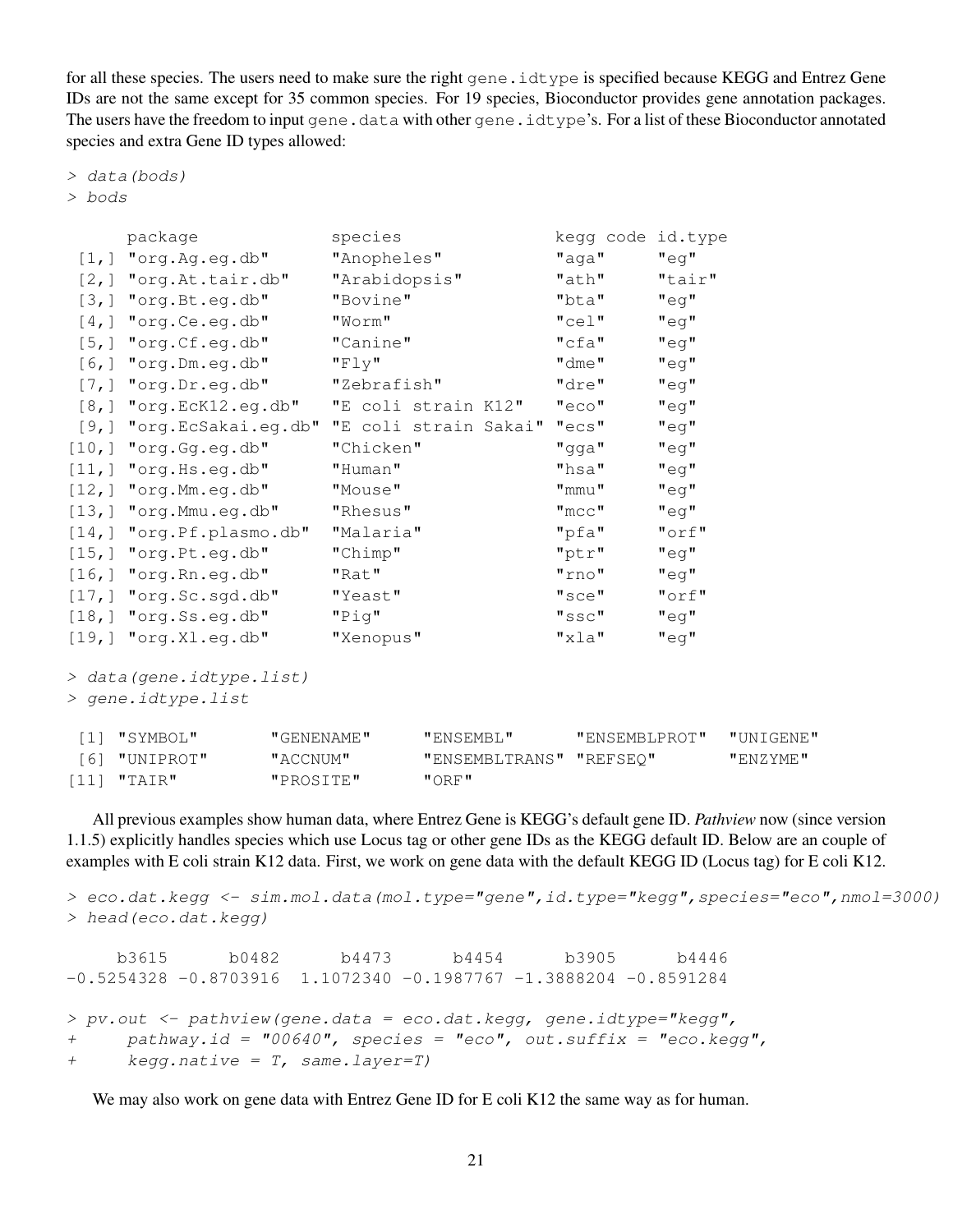> eco.dat.entrez <- sim.mol.data(mol.type="gene",id.type="entrez",species="eco",nmol=30 > head(eco.dat.entrez)

```
948631 945264 948267 948538 948980 947882
-0.973199265 -0.009403063 -0.863104723 0.953957201 -1.217534431 -0.988819942> pv.out < -pathview(qene.data = eco.dat.net, gene.idtype="enterz",+ pathway.id = "00640", species = "eco", out.suffix = "eco.entrez",
+ kegg.native = T, same.layer=T)
```
Based on the bods data described above, E coli K12 is an Bioconductor annotated species. Hence we may further work on its gene data with other ID types, for example, official gene symbols. When calling pathview, such data need to be mapped to Entrez Gene ID first (if not yet), then to default KEGG ID (Locus tag). Therefore, it takes longer time than the last example.

```
> egid.eco=eg2id(names(eco.dat.entrez), category="symbol", pkg="org.EcK12.eg.db")
> eco.dat.symbol <- eco.dat.entrez
> names(eco.dat.symbol) <- egid.eco[,2]
> head(eco.dat.kegg)
> pv.out < -pathview(qene.data = eco.dat.symbol, gene.idtype="symbol",+ pathway.id = "00640", species = "eco", out.suffix = "eco.symbol.2layer",
+ keqq.native = T, same. layer=F)
```
Importantly, *pathview* can be directly used for metagenomic or microbiome data when the data are mapped to KEGG ortholog pathways. And data from any new species that has not been annotated and included in KEGG (non-KEGG species) can also been analyzed and visualized using *pathview* by mapping to KEGG ortholog pathways the same way. In the next example, we simulate the mapped KEGG ortholog gene data first. Then the data is input as gene.data with species="ko". Check pathview function for details.

```
> ko.data=sim.mol.data(mol.type="gene.ko", nmol=5000)
> pv.out \leq pathview(gene.data = ko.data, pathway.id = "04112",
+ species = "ko", out.suffix = "ko.data", kegg.native = T)
```
## <span id="page-21-0"></span>9 Integrated workflow with pathway analysis

Although built as a stand alone program, *Pathview* may seamlessly integrate with pathway and functional analysis tools for large-scale and fully automated analysis pipeline. The next example shows how to connect common pathway analysis to results rendering with *pathview*. The pathway analysis was done using another Bioconductor package *gage* [\(Luo et al.,](#page-22-1) [2009\)](#page-22-1), and the selected signficant pathways plus the expression data were then piped to *pathview* for auomated results visualization (Figure not shown). In *gage* package, vignette ["RNA-Seq Data Pathway and Gene-set Analysis Workflows"](http://bioconductor.org/packages/release/bioc/vignettes/gage/inst/doc/RNA-seqWorkflow.pdf) demonstrates GAGE/Pathview workflows on RNA-seq (and microarray) pathway analysis. Note [the Pathview Web server](https://pathview.uncc.edu/) provides a comprehensive workflow for both regular and integrated pathway analysis of multiple omics data [\(Luo et al.,](#page-23-0) [2017\)](#page-23-0), as shown in [Example 4 online.](https://pathview.uncc.edu/example4)

Note *pathview* focuses on KEGG pathways, which is good for most regular analyses. If you are interested in working with other major pathway databases, including Reactome, MetaCyc, SMPDB, PANTHER, METACROP etc, you can use *[SBGNview](https://github.com/datapplab/SBGNview)*. Please check [the quick start page](https://github.com/datapplab/SBGNview) and [the main tutorial](https://bioconductor.org/packages/devel/bioc/vignettes/SBGNview/inst/doc/SBGNview.Vignette.html) for details. Also see [SBGNview + GAGE based](https://bioconductor.org/packages/devel/bioc/vignettes/SBGNview/inst/doc/pathway.enrichment.analysis.html) [pathway analysis workflow.](https://bioconductor.org/packages/devel/bioc/vignettes/SBGNview/inst/doc/pathway.enrichment.analysis.html)

```
> library(gage)
```

```
> data(qse16873)
```

```
> cn <- colnames(gse16873)
```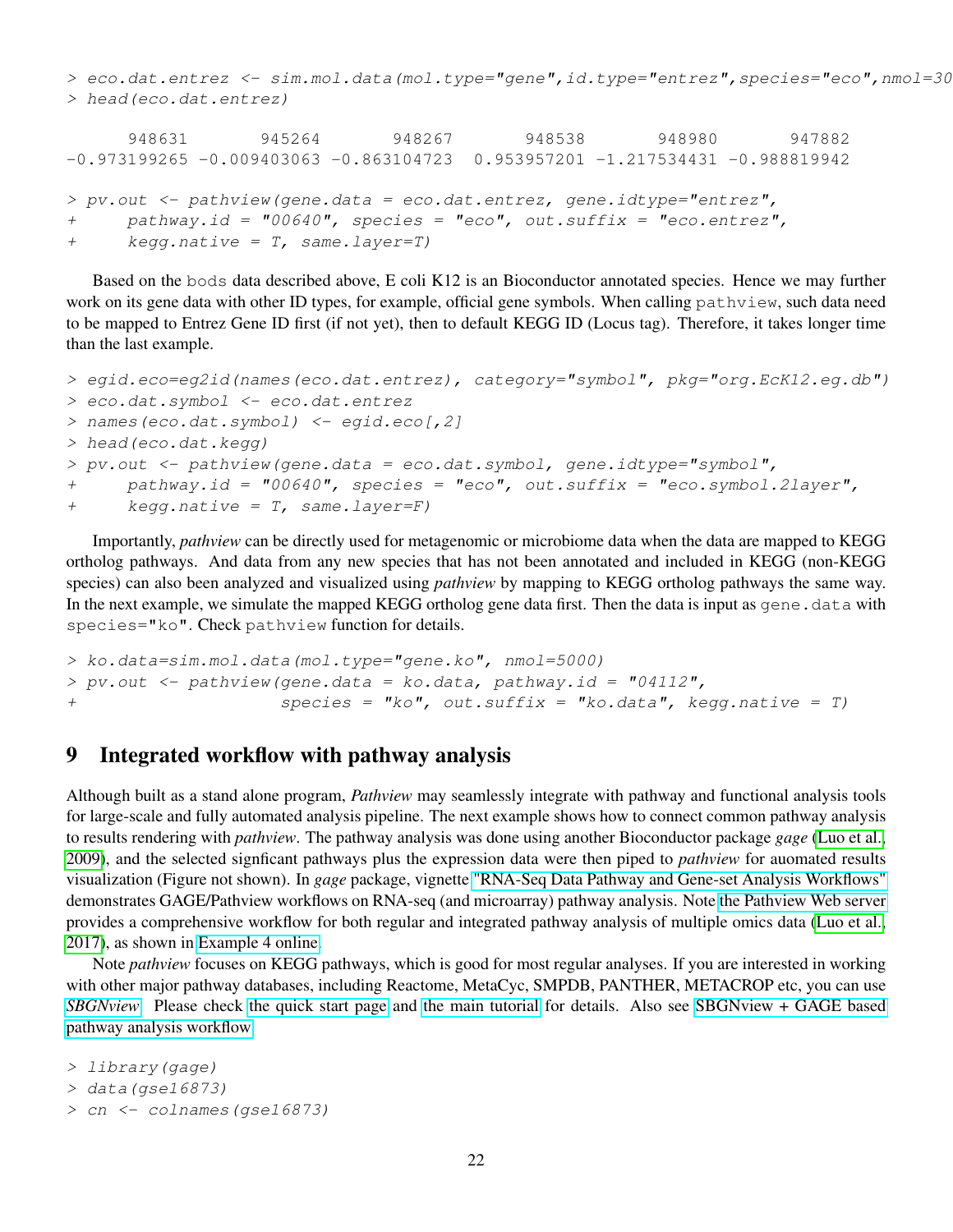```
> hn <- grep('HN',cn, ignore.case =TRUE)
> dcis <- grep('DCIS',cn, ignore.case =TRUE)
> data(kegg.gs)
> #pathway analysis using gage
> gse16873. kegg.p <- gage(gse16873, gsets = kegg.gs,
+ ref = hn, samp = dcis)> #prepare the differential expression data
> gse16873.d \leq gagePrep(gse16873, ref = hn, samp = dcis)
> #equivalently, you can do simple subtraction for paired samples
> gse16873.d <- gse16873[,dcis]-gse16873[,hn]
> #select significant pathways and extract their IDs
> sel <- gse16873.kegg.p$greater[, "q.val"] < 0.1 & !is.na(gse16873.kegg.p$greater[,
+ "q.val"])
> path.ids <- rownames(gse16873.kegg.p$greater)[sel]
> path.ids2 <- substr(path.ids[c(1, 2, 7)], 1, 8)
> #pathview visualization
> pv.out. list <- pathview(gene.data = qse16873.d[, 1:3], pathway.id = path.ids2,
+ species = "hsa")
```
## 10 Common Errors

- mismatch between the IDs for gene.data (or cpd.data) and gene.idtype (or cpd.idtype). For example, gene.data or cpd.data uses some extern ID types, while gene.idtype = "entrez" and cpd.idtype  $=$  " $k$ egg" (default).
- mismatch between gene.data (or cpd.data) and species. For example, gene.data come from "mouse", while species="hsa".
- pathway.id wrong or wrong format, right format should be a five digit number, like 04110, 00620 etc.
- any of limit, bins, both.dir, trans.fun, discrete, low, mid, high arguments is specified as a vector of length 1 or 2, instead of a list of 2 elements. Correct format should be like  $\text{limit}$  = list(gene =  $1$ , cpd =  $1$ ).
- key.pos or sign.pos not good, hence the color key or signature overlaps with pathway main graph.
- Special Note: some KEGG xml data files are incomplete, inconsistent with corresponding png image or inaccurate/incorrect on some parts. These issues may cause inaccuracy, incosistency, or error messages although *pathview* tries the best to accommodate them. For instance, we may see inconistence between KEGG view and Graphviz view. As in the latter case, the pathway layout is generated based on data from xml file.

## References

- <span id="page-22-0"></span>Weijun Luo and Cory Brouwer. Pathview: an R/Bioconductor package for pathway-based data integration and visualization. *Bioinformatics*, 29(14):1830–1831, 2013. doi: 10.1093/bioinformatics/btt285. URL [http://](http://bioinformatics.oxfordjournals.org/content/29/14/1830.full) [bioinformatics.oxfordjournals.org/content/29/14/1830.full](http://bioinformatics.oxfordjournals.org/content/29/14/1830.full).
- <span id="page-22-1"></span>Weijun Luo, Michael Friedman, Kerby Shedden, Kurt Hankenson, and Peter Woolf. GAGE: generally applicable gene set enrichment for pathway analysis. *BMC Bioinformatics*, 10(1):161, 2009. URL [http://www.biomedcentral.](http://www.biomedcentral.com/1471-2105/10/161) [com/1471-2105/10/161](http://www.biomedcentral.com/1471-2105/10/161).